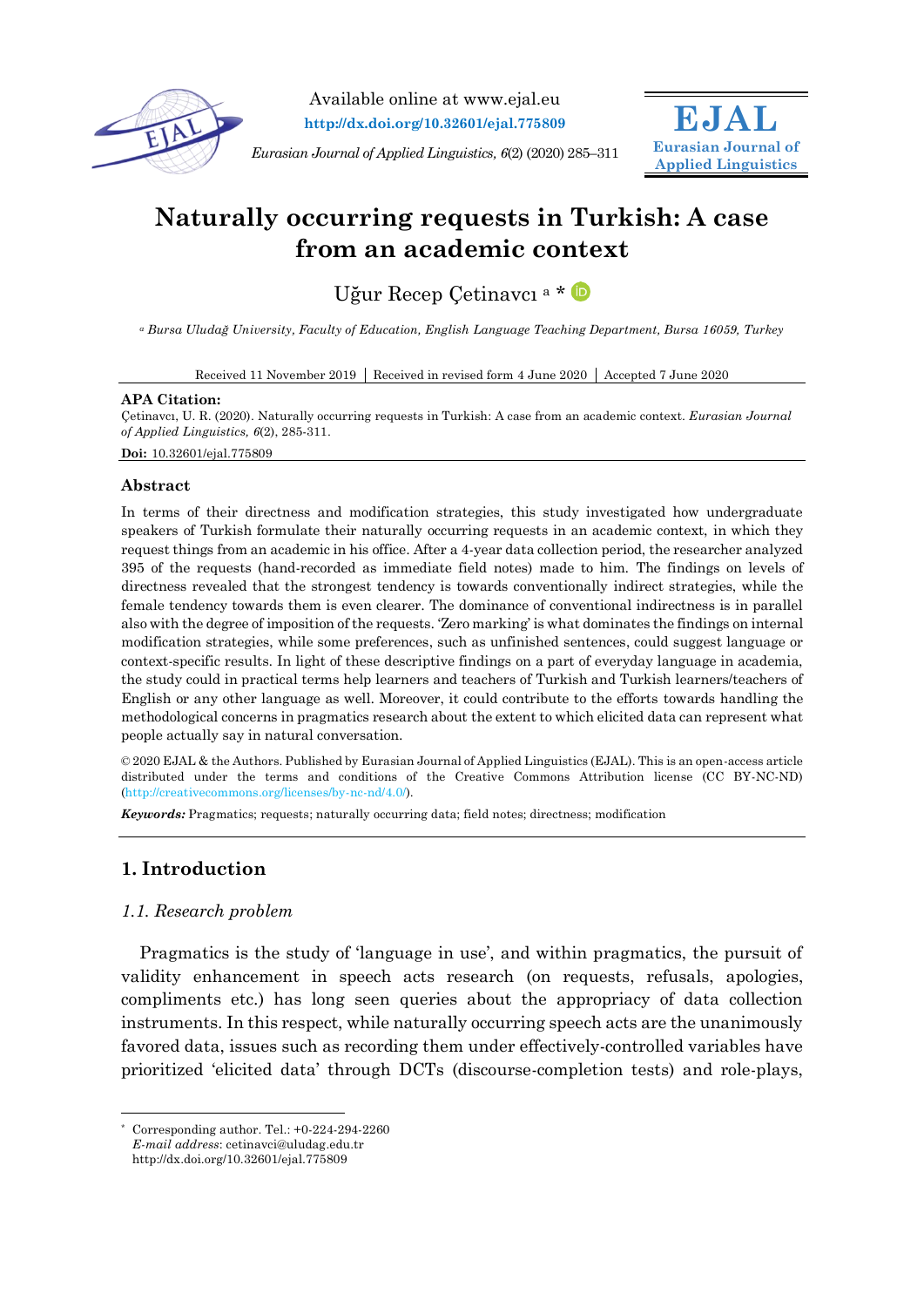despite their questioned ability to approximate natural interaction. Accordingly, empirical studies based exclusively on naturalistic data are in the minority (Economidou-Kogetsidis, 2013). This scarcity is even more self-evident with respect to the Turkish language. Huls's (1988) study can be mentioned as one focused on the natural request contexts in a Turkish family settled in the Netherlands. Aksan and Mersinli (2015) added a corpus-based research, in which they retrieved requestives from a spoken subcorpus in the Turkish National Corpus, as a reasonable alternative to elicited data with its great potential for authenticity (Leech, 2011).

In this regard, given that few studies on requests have relied exclusively on authentic data and very few have done that to investigate the requestives in contextualized Turkish, this study aims to examine how Turkish-speaking university students request things from academics. The natural context here is when a student spontaneously comes to the office of an academic for a request. The examination is with respect to the dependent variables of (a) degrees of directness and (b) phrasal/lexical and syntactic modification in relation to the independent variables of gender and different request situations.

In line with this scope, the following section reviews the pertinent literature on the features of naturalistic data and sociopragmatic variables that affect requesting behavior in terms of directness and internal modification, thus (im)politeness.

### *1.2. Literature Review*

## *1.2.1. Naturally occurring data*

As DCTs and role-plays tend to document ideal situations rather than real ones (Golato, 2005), optimal data for speech act analysis would comprise a large number of carefully recorded observations in natural situations when the representative subjects are unaware of the observation (Hinkel, 1997). With such motivation, naturalistic data in pragmatics research are collected from authentic speech events with audio-recording, video-recording or field notes (Economidou-Kogetsidis, 2013). Among these, audio/video recording is favored, for field notes rely solely on the note-taker's memory, thus failing to capture content such as paralinguistic features (Kasper & Rose, 2002). However, as mentioned before, naturally occurring data raise some practicality issues such as being able to collect sufficient quantities of the target pragmatic feature, control the sociopragmatic variables (Yuan, 2001) and gather data systematically from clearlydefined populations (Beebe & Cummings, 1996). These issues could prevent naturalistic data from being accurately ethnographic and curb the generalizability of findings (Economidou-Kogetsidis, 2013). The following sections describe the efforts in the present study to tackle such issues, which is important as the literature reports that sociopragmatic variables can affect the request performance of any population (Blum-Kulka, 1987; Jalilifar, 2009; Martı, 2006).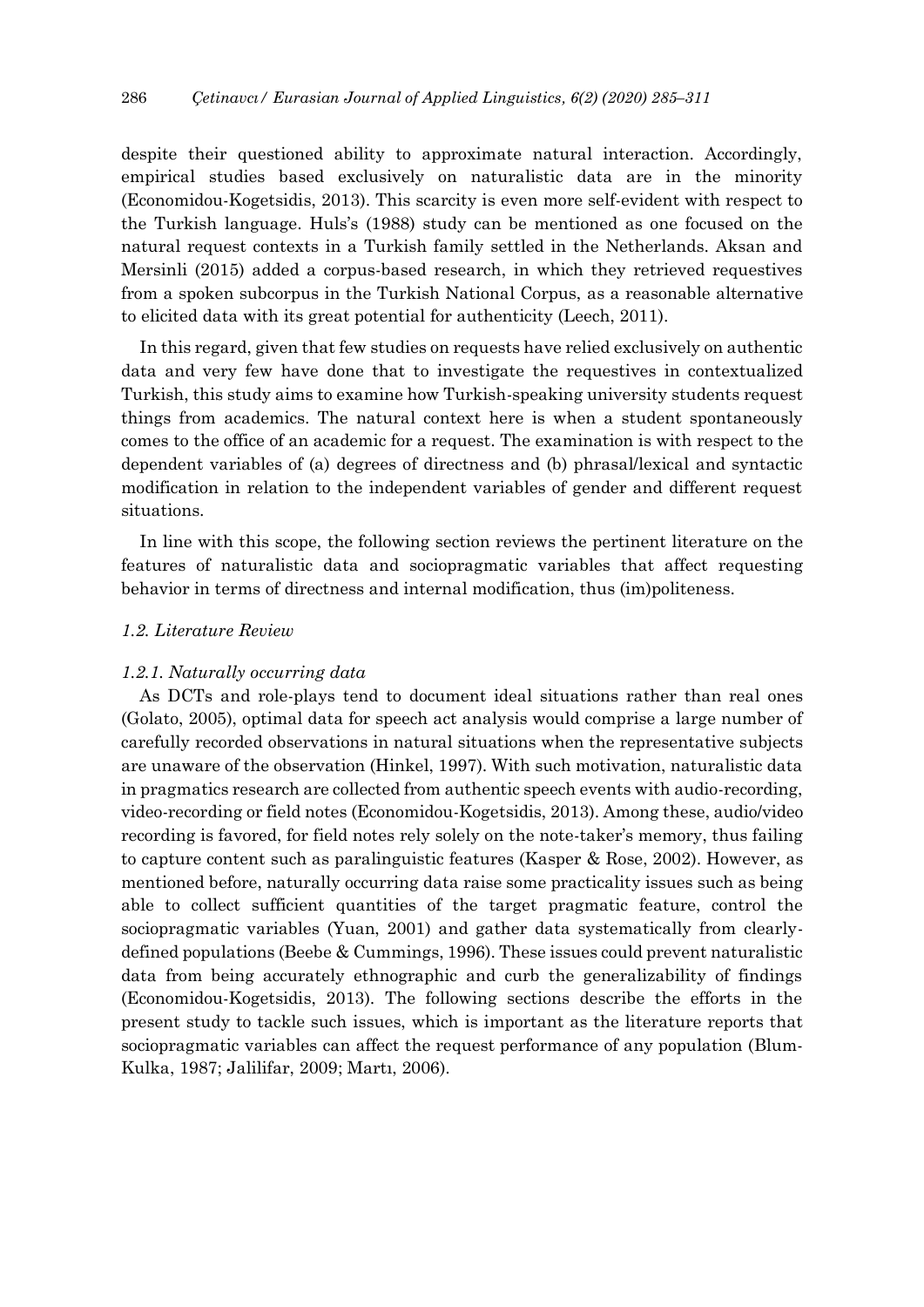#### *1.2.2. Sociopragmatic variables of request behavior*

Among others such as 'degree of interlocutor familiarity', gender, a common variable also investigated in this study, is a subject matter of classic theories suggesting that females are often more polite in language use (Aitchison, 1992; Güney, 2015; Holmes, 1995; Lakoff, 1975; Shams & Afghari, 2011). As specific to requests by Turkishspeaking undergraduates, Karagöz and İşisağ (2019) report that their female participants acted more politely and appropriately, in conformity with those theories. This is a notion that had already been corroborated as prominent in Turkish culture, where women's language sounds distant from power until they can become breadwinners (Zeyrek, 2001), while male speech has some conspicuous features of selfassertion (Hayasi, 1998), and keeping conversational distance with men is a female sensitivity (Bayyurt & Bayraktaroğlu, 2001).

The other independent variable covered in this study is different request situations that harbor varying degrees of imposition. We know that language users tend to use more polite means of requesting when the perceived rank of imposition is high (Blum-Kulka, 1987; Jalilifar, 2009), which is also verified by Martı (2006) with regard to Turkish with a situation-specific perspective. In terms of the current study, the imposition was lower when, for example, the subjects asked the researcher to sign an official document, which is already a statutory responsibility for him. However, the imposition must have been perceived as higher when the participants asked to use his office PC, which would normally be considered beyond the call of duty.

The degree of directness, which is affected by such variables as those mentioned above and affects levels of politeness accordingly, covers three main strategies with their embedded substrategies (Blum-Kulka, House, & Kasper, 1989; Economidou-Kogetsidis, 2013) (see Appendix A). Below, they are defined and exemplified with extracts from the data set of this study:

(1) Most direct strategies: This level is realized via requests based on strategies like ellipsis, where some of the words that make a complete question are omitted (e.g., 'Hocam **bi imza**?' = 'Teacher **a signature**?').

(2) Conventionally indirect strategies: This level concerns strategies that realize the act by reference to contextual preconditions necessary for its performance, as conventionalized in a given language with some structures (e.g., 'Sunumumuz için hoparlörlerinizi alabilir **miyiz** bi 15 dakka?' = '**Can/Could we** take (borrow) your loudspeakers for just 15 minutes for our presentation?').

(3) Non-conventionally indirect strategies (hints): Not conventionalized with structures like 'Can I/we' etc., this category covers strategies that would require the hearer to elicit what is implied with the act (e.g., 'Bizim kısa bi çevirimiz var da.' = 'We have a short translation, but…').

Internal modification, the other dependent predictor of politeness in relation to the variables of gender and different request situations, refers to how the requests are modified through the use of some elements in a way that is not essential for the utterance to be potentially understood as a request (Blum-Kulka, 1989). They are used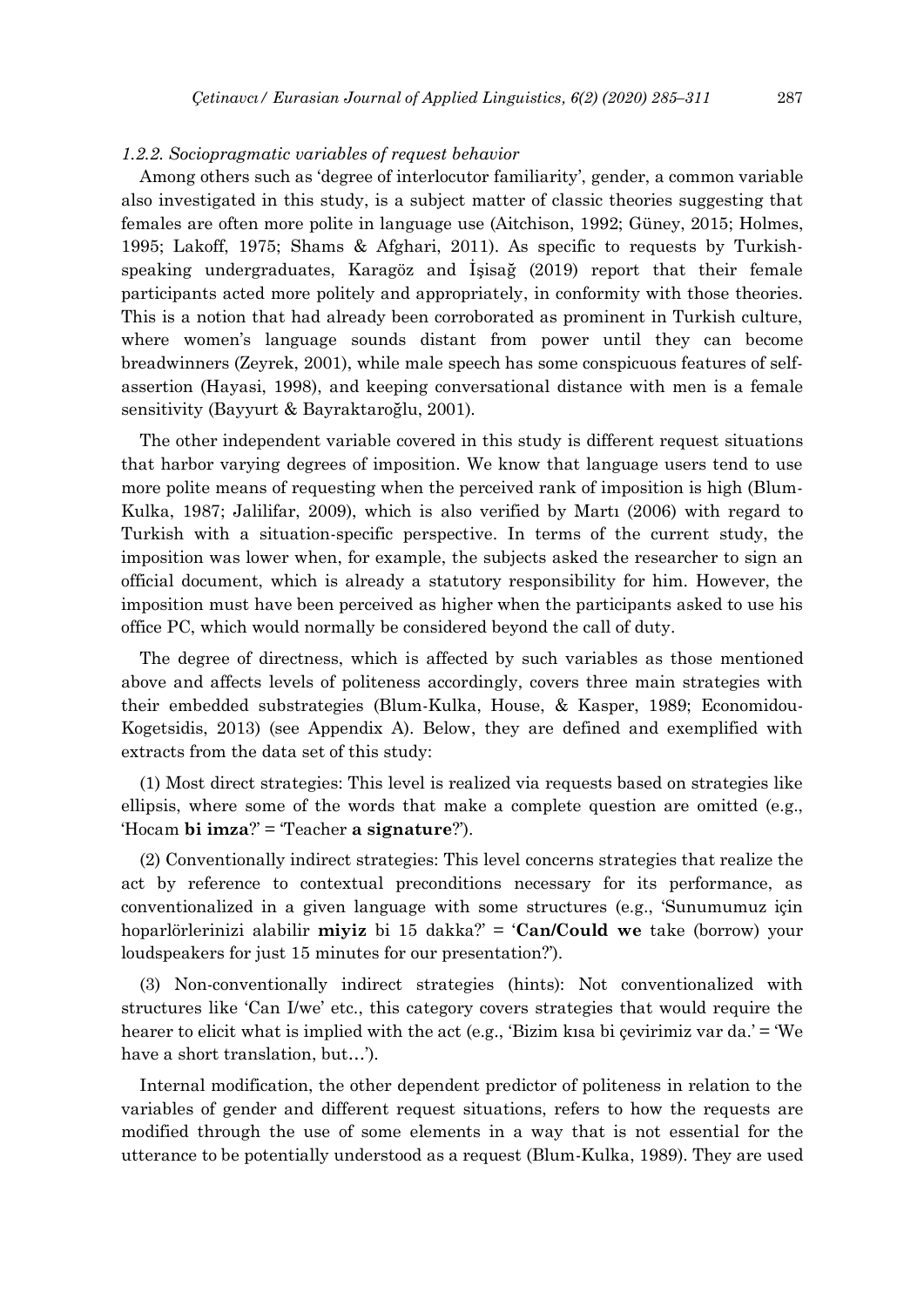at lexical/phrasal or syntactic level, and might act either as downgraders meant to soften the request (e.g., '**2 saniyeliğine** marker alabilir miyim?' = 'Can I take [borrow] a board marker **for two seconds**?'), or as upgraders meant to intensify the coerciveness of a request (e.g., '**Acilen** bi şeye bakabilir miyim otomasyonda?' = 'Can I **urgently** look at something on the student information system?') (See Appendices B and C).

A broader look at the literature suggests that languages can differ in terms of interplays between the abovementioned variables and requestive directness and modification, thus politeness strategies. In this regard, scholars such as Kasper (1992) have underscored the probable 'negative pragmatic transfer' effects between mother tongues and second/foreign languages being learnt, for a speaker in a particular second or foreign language context might just translate and transfer a linguistic device perceived as 'polite' in his/her own language into his/her request formulated in the target language, which could turn out to be 'impolite', or even rude. Within this perspective, the descriptive findings of this study are meant to serve as a reference point for learners/teachers of Turkish about the pragmatics of the language and also Turkish learners/teachers of any other language by giving clues on 'negative transfer' likely to be sourced from Turkish.

Another segment of the literature to refer to the significance of this study would be in terms of its probable contributions to research methodology. As mentioned before, for data collection, speech act studies have typically used elicited data and natural data. The latter is the much less frequent method, and the extent to which elicited data can represent what people actually say (González-Cruz, 2014) is questioned (Billmyer & Varghese, 2000; Economidou-Kogetsidis, 2013; Félix-Brasdefer, 2010). Sound arguments can be developed through comparative studies examining pragmatic features with both methods. In this regard, as Economidou-Kogetsidis (2013) did when comparing DCT requests with naturally occurring telephone requests in a call center, there is always the need for the natural data part in that duality. Accordingly, the present study aims to provide a good number of naturally occurring pragmalinguistic features in Turkish in a specific situation, which can serve as a comparison baseline with studies using DCT request situations that are identical to the ones in this study.

## **2. Method**

### *2.1. Setting*

The setting, and the spontaneous encounters that took place in it, have some identifying characteristics. The office, at a mid-size university in the north-western part of Turkey, housed the researcher with an age nearer to the students' than the vast majority of the other academics and a position just above the bottom of the hierarchical organization there. The office was in a teacher-training department and functioned also as the room where the staff kept the common laptop, a portable projector and a substitute device to switch on the built-in projectors in the classrooms for the frequent student presentations mostly accompanied by a whiteboard and several paper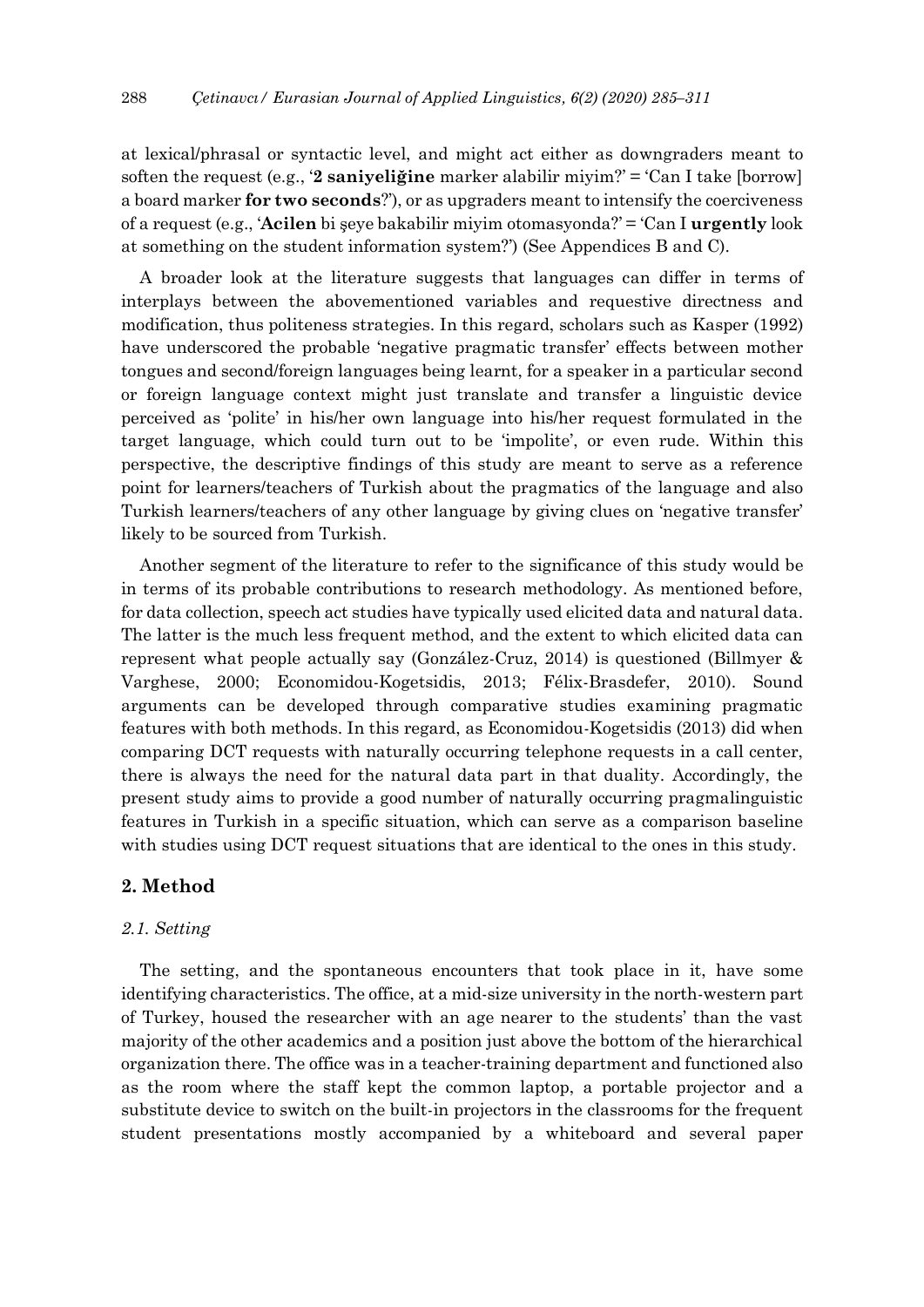materials, which occasionally created some unanticipated but immediate needs for use of additional materials/tools like stationery supplies that could possibly be found in a teacher's office.

There was still, however, a certain degree of social/organizational distance between the interlocutors, for the hearer was, after all, an academic and the requesters were undergraduates. All the analyzed speech events contained the speech act of requests, where a student knocks on the door, opens it after a brief pause, and makes his/her request for the academic there to do something. After salutation, followed very rarely by a talk irrelevant to the request, the student makes his/her request, which can be viewed as an opening request as it opens the exchange of the speaker's request-making and the hearer's response (Economidou-Kogetsidis, 2013) in the regularity of turntaking.

We should note that encounters with the abovementioned features are culturally tolerated (in relative terms). This has been echoed in studies on institutional culture in Turkish higher education. Below is exemplary feedback by an Erasmus student attending different departments of a Turkish university (Boyacı, 2011, p. 277), the core content of which is also verified in Zeyrek (2001):

"The faculty members are congenial to the students. They always try to answer their questions. They devote time for them out of the classroom. […] There is a more informal communication with students here."

## *2.2. Data and subjects*

The data comprise 395 requests in 395 encounters over a span of 4 years, which gives the design a feature of longitudinal pragmatics research (Taguchi, 2018). The subjects, aged mostly between 18 and 22, are Turkish speakers as L1 and English language teacher trainees. The requests occurred in 26 different situations. The four most frequent are when the request target was a material/tool, having an official document signed, using the office PC, and the temporary right to attend a lesson in a different class from the regular one. As in Economidou-Kogetsidis (2013), to alleviate the reliance on the researcher's memory and avoid data damage, only the head acts (the minimal units to realize requests) were made the focal point to be recorded as immediate field notes.

277 requests belong to females and 118 to males. For homogeneity, the requests included were only those made directly to the researcher when he was seated with his hands on his keyboard or mouse. This was concerned with giving a similar image to the interlocutors and proximity to the notebook allocated for data recording.

None of the students was aware that his/her request was going to be recorded after the visit (Hinkel, 1997). The aim was to keep the utterances truly natural. Given this rigor for naturalness, it was not possible to query them for additional background information. It was not possible either to detect how many of the students had more than one request encounter during that 4-year period. Thus, a low number of them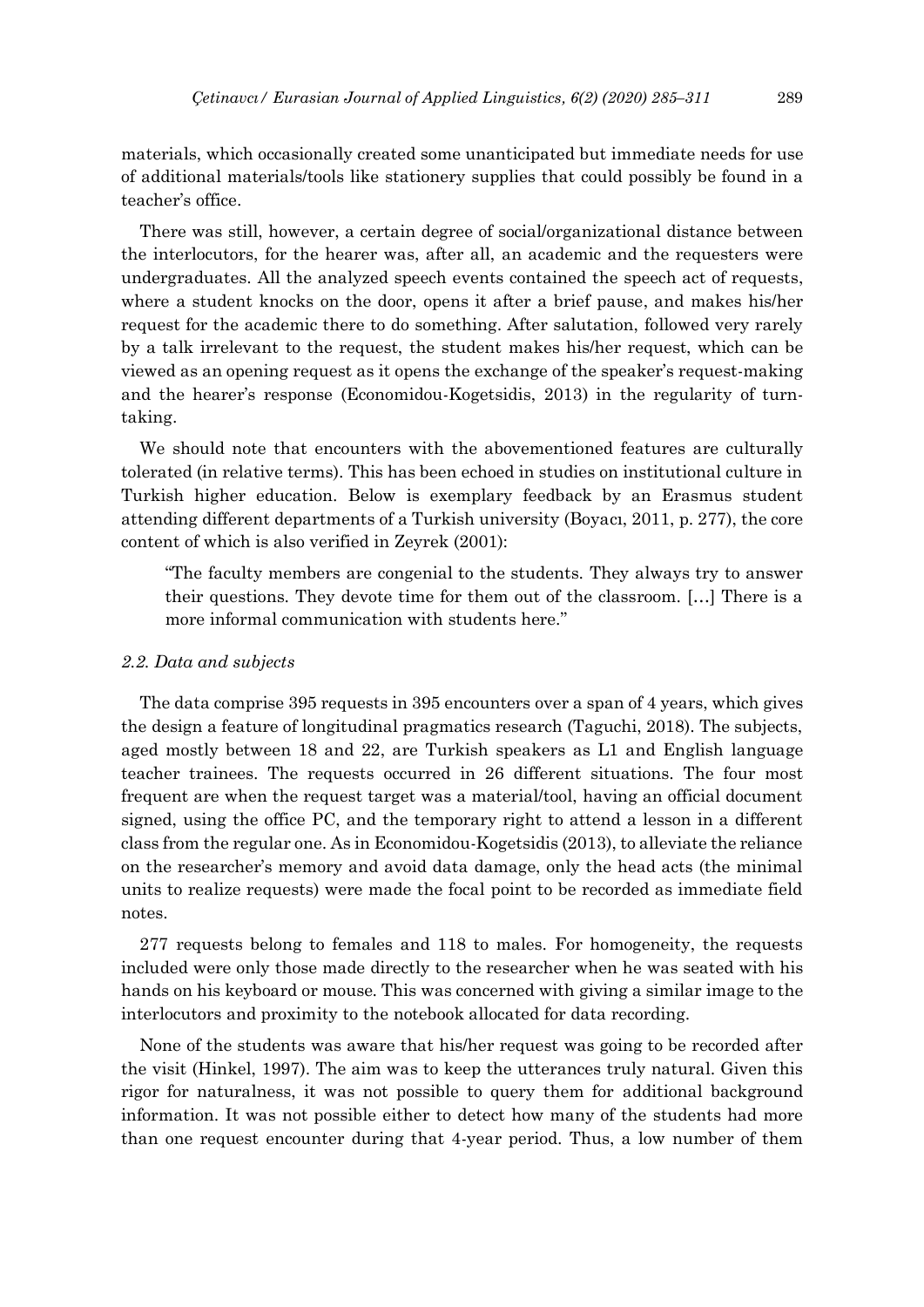would appear in the database more than once. Under these circumstances, what was done to collect maximum natural data in a consistent manner was to record after each visit the requester's gender and some other variables like the program year s/he was studying if the researcher knew that for certain (beyond the scope of the current study). The pages of the notebook allocated for the purpose had been uniformly organized with boxes under titles jotted down as 'Date', 'Gender', etc. and spaces to write as much of each conversation as possible. It was often impossible to record the speech events together with the (supra)segmental details and follow-ups since the researcher had chosen the head acts as the feature to commit to memory in those instances of 'pop-in' requests. More details would have been absolutely ideal with video-recording, thanks to which features like pauses, smiles, etc. can be analyzed as interactional resources accompanying linguistic material, thus reflecting the conversation analytic view of discursive pragmatics (Kasper, 2006). That extent had not been given full consent, however. Throughout the study period, in the customary plenary meetings with the freshmen of the department at the beginning of each academic year, all the students were informed that longitudinal studies could be conducted on aspects of classroom or office interactions in Turkish or English, and that the utterances in naturally occurring exchanges may be covered as research data. It was explained that their consent would not affect their performance in their course grades, and that their names would be kept anonymous. Full consent related to office interactions was given for field notes only. Under these circumstances, whenever the researcher could not make absolutely sure that any 'head act' had been recorded in its entirety, a note was taken to exclude it from the scope of this study. In this regard, a total of 508 student requests were recorded fully or in fragments, and analyses were done on 395 of them for the present study.

All the procedural details were finalized in light of the experiences on the data acquisition process and coding challenges learnt through a piloting phase, where data recording and coding had been rehearsed for about two months using the main study's devices, schemes and practices documented in this section, the following section and the appendices.

## *2.3. Data analysis and coding*

The requests were analyzed within particular frameworks. For the main strategies of directness, the coding categories in Economidou-Kogetsidis (2013) adapted from Blum-Kulka et al. (1989) were used (see Appendix A). To analyze and classify the internal modification devices, the schemes in Economidou-Kogetsidis (2013) were used (see Appendices B and C), which themselves had been refined in consideration of several other studies. As done by Flöck (2016), some other categories not found in those schemes were introduced into the analyses, about which more details are given further in the text. For statistical analyses, when the directness or modification preferences were analyzed as a set of categorical data from all the participants as a single population, chi-square goodness-of-fit tests were employed. However, when the analyses were on determining whether other categorical data like gender were related to the preferences, chi-square tests for independence were conducted.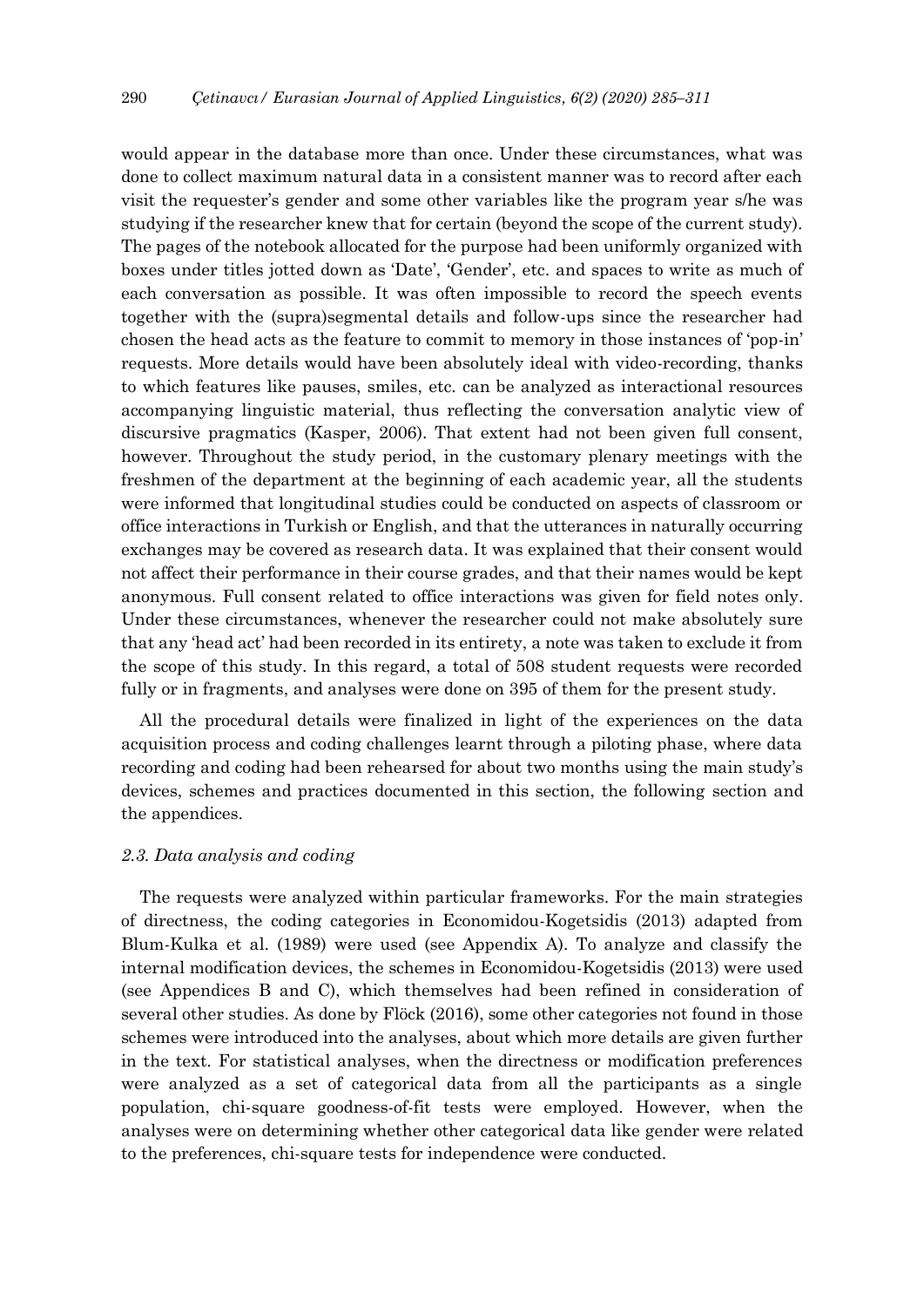As in Ren (2019), 20% of the requests (79 out of 395) were coded for interrater reliability by a colleague, who had studied and published on pragmatics and has long been a receiver of student requests in a context similar to the one in the present study. This took place after an orientation period with the researcher. The coding schemes were negotiated then, and the requests in the piloting phase were used for coding practice. Those 79 requests, randomly selected by a software program, contained 141 acts of coding as to the head act strategies and modification devices. On her own, the colleague coded 138 of them in the way the researcher had done, which gives an agreement rate of 97.87%. The discrepancies were resolved by discussion, and all of the data were included for analysis.

## **3. Results**

#### *3.1. Degrees of requestive directness*

As seen in Table 1, which gives the overall findings, 7.59% of the requests were made with the most direct strategies while 52.40% and 40% of the requests contained conventional indirectness and hints, respectively.

| Level of Directness         | $\%$             | Examples                                                                                                                                                                                            |
|-----------------------------|------------------|-----------------------------------------------------------------------------------------------------------------------------------------------------------------------------------------------------|
| Most direct                 | 7.59% (30/395)   |                                                                                                                                                                                                     |
| Imperative                  | 3.33% (1/30)     | İmzalayın lütfen. (Sign [it] please.)                                                                                                                                                               |
| Ellipsis                    | 10% (3/30)       | Kalem? (A pen?)                                                                                                                                                                                     |
| Performative                | 30% (9/30)       | Bunu imzalatmaya geldim. (I have come<br>to get this signed.)                                                                                                                                       |
| Want statements             | 23.33% (7/30)    | Hoparlör isteyecektik. (We were going to<br>want/ask for loudspeakers.)                                                                                                                             |
| Need statements             | 33.33% (10/30)   | Brown'un kitabi lazim bana. (I need<br>Brown's book.)                                                                                                                                               |
| Conventionally indirect     | 52.40% (207/395) |                                                                                                                                                                                                     |
| Suggestory formulae         | $0.48\%$ (1/207) | Siz imzalasanız? (What if you sign [it]?)                                                                                                                                                           |
| Query preparatory           | 99.51% (206/207) | Soruları yazıp size versek cevaplar<br>misiniz? (Would you answer the<br>questions if we wrote [them] down and<br>gave (them to) you?)                                                              |
| Non-conventionally indirect | 40% (158/395)    |                                                                                                                                                                                                     |
| Strong hints                | 93.67% (148/158) | Tahta kaleminiz var mi? (Do you have a<br>board marker?)                                                                                                                                            |
| Mild hints                  | 6.32% (10/158)   | Ben simdi konustum  hocayla da,<br>yoldaymış. Bunu (dosyayı) buraya<br>birakmami söyledi. (I have just talked to<br>teacher, she is on the road. She has told<br>me to leave this [the file] here.) |

Table 1. Request strategies by level of directness and use frequencies

A closer look at Table 1 suggests that when the subjects preferred directness, they mostly avoided 'Imperative' and 'Ellipsis'. 'Need statements' were prevalent in onethird of cases. Another typical example is given below: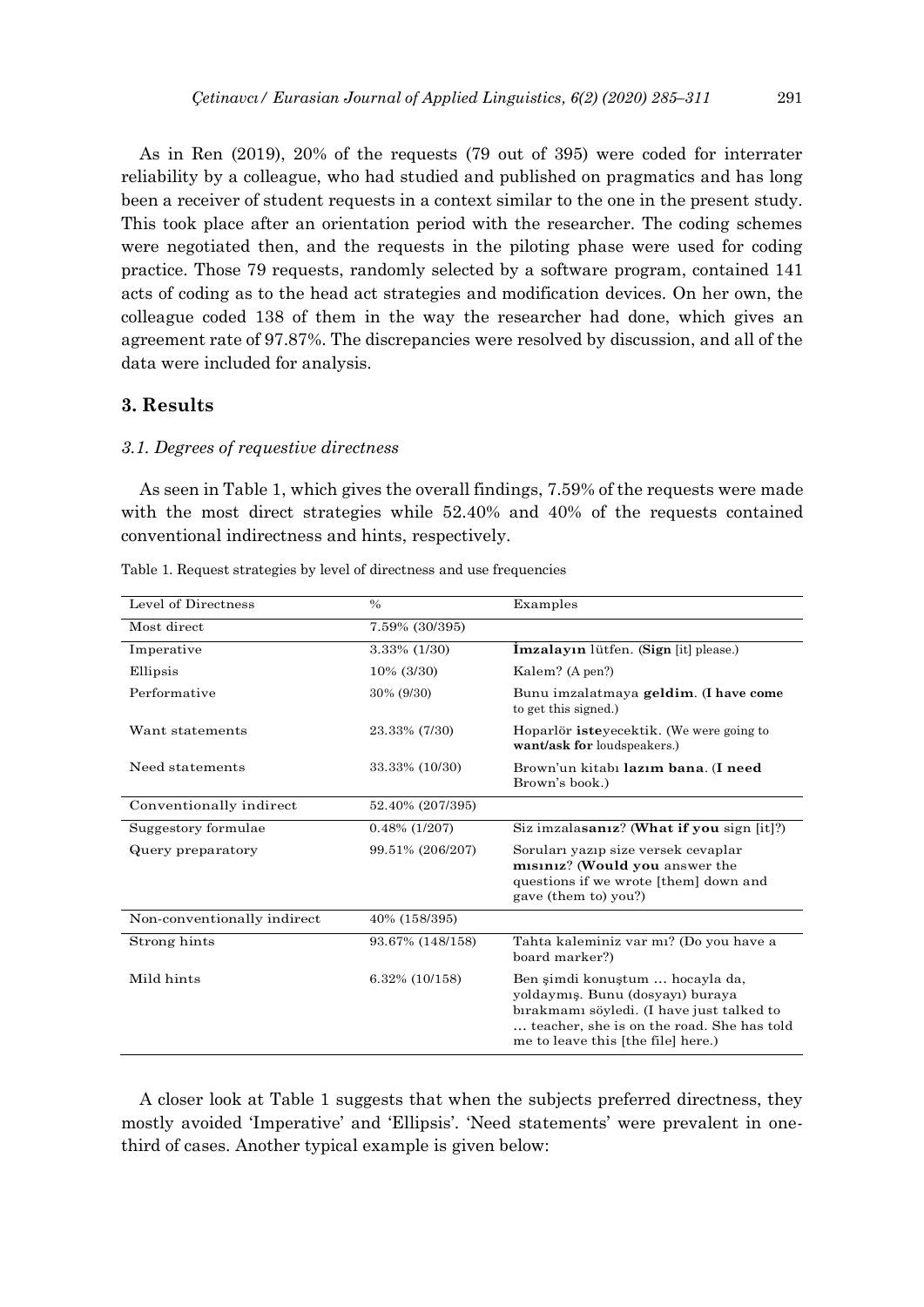1] '*Bir kaleme ihtiyacım var hocam ama...' = 'I need a pen, teacher, but...*'

The key finding here is that 52.4% of the requests contain conventionally indirect strategies, followed by non-conventional ones (40%). The chi-square goodness-of-fit test confirmed that there were statistically significant differences in the preference for level of directness, with fewer people preferring the most direct strategies  $(n = 30)$  compared to either of the other two  $[x^2 (2) = 126.8, p < 0.01]$ .

All but one of the conventionally indirect strategies were based on the 'query preparatory' substrategy, as in examples 2 and 3 below:

2] *'...Bi örnek (referans mektubu) varsa alabilir miyim flaşa?' = '...Can I get a*

*(reference letter) sample into my flash (drive) if there is/you have one?*'

3] *'...Ben dün dersinize giremedim de, bugün girebilir miyim şimdiki dersinize?' =*

*'...I couldn't attend your class yesterday; may/can I attend now your class today?*'

Non-conventionally indirect strategies, all but ten of which were strong hints, follow conventional indirectness with 40%. Examples 4 and 5 illustrate respectively the typical strong and mild hints:

4] *'Sizde böyle 4 skill'e de hitap eden bir kitap var mı?' = 'Do you have a book that addresses all the four skills?*'

5] 'Öğrenci: *Merhaba hocam. Sınavları okudunuz mu?*

Araştırmacı: *Okuyorum.*

Öğrenci: *Ne zaman biter? Size göre sıkıntılı bir durumum var da...*'

*=*

'The student: *Hi teacher. Have you finished marking the exams*?

The researcher*: I am marking (them).*

The student: *When will you finish? I'm in an awkward situation in relation to you(r exam)...*'

In example 5, the student wanted to know if she would have to sit the retake exam, which meant staying in the city of the university for an additional week. Accordingly, she was trying to make the researcher announce her final exam score earlier than the general announcement, hoping that her paper had been marked. On occasions like this, when a mild hint seemed to have been made, the researcher asked (a) confirmation question(s) after the student took his/her conversational turn. Concerning example 5 for instance, the question was 'You want me to tell you your score, thinking that your paper might be among the marked ones, right?' It was only after the students had verified their intentions that such utterances were recorded as mild hints. These occasions amount to 2.5% of the whole data set (10/395).

Comparisons according to gender yielded interesting results in terms of differences in directness, as displayed in Table 2: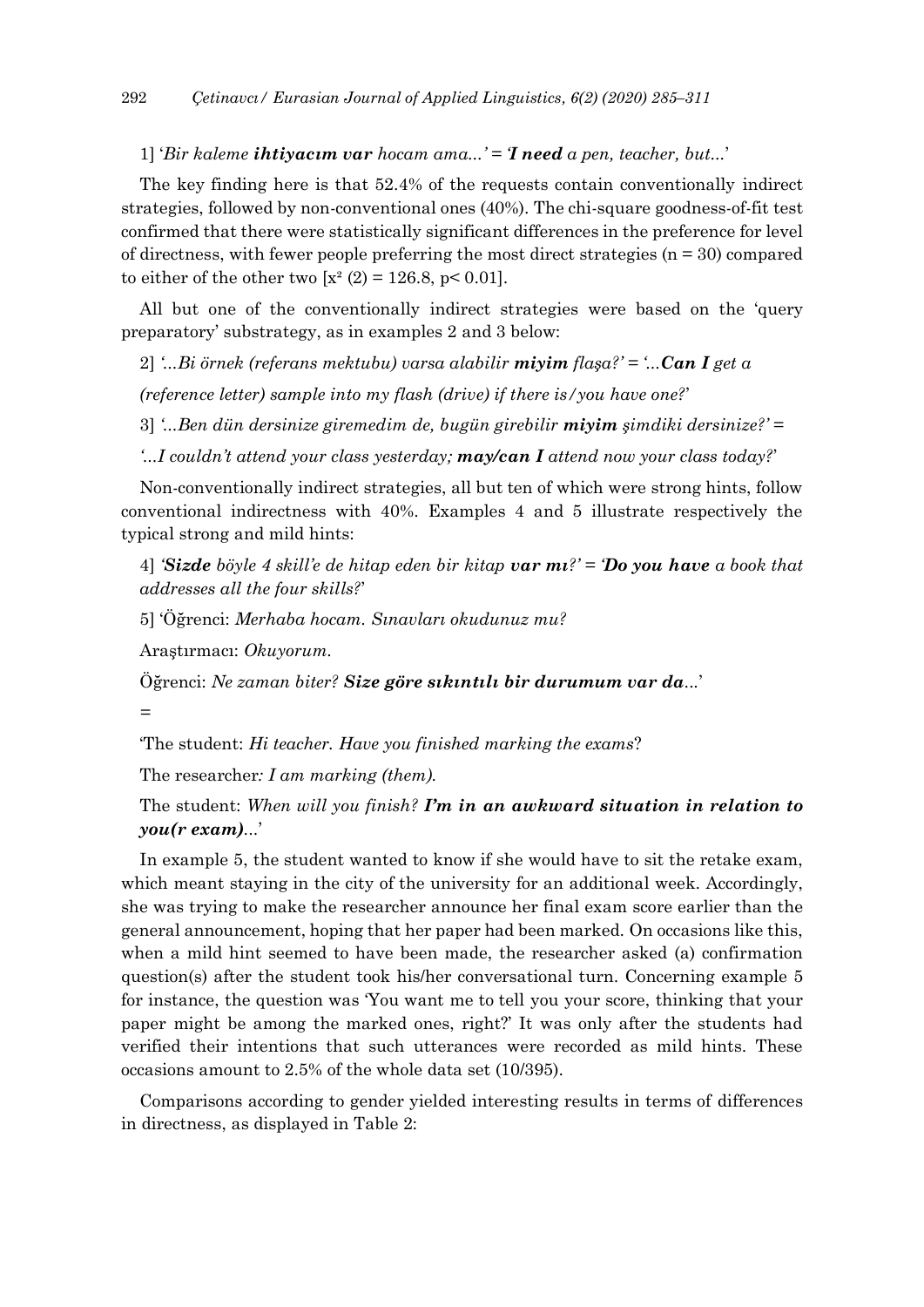| Level of Directness                    | Female              | Male               | Examples                                                                                                                                           |
|----------------------------------------|---------------------|--------------------|----------------------------------------------------------------------------------------------------------------------------------------------------|
|                                        |                     |                    |                                                                                                                                                    |
|                                        | $(N=277)$           | $(N=118)$          |                                                                                                                                                    |
| Most direct                            | 6.85%               | 9.32%              |                                                                                                                                                    |
|                                        | (19/227)            | (11/118)           |                                                                                                                                                    |
| Imperative                             | 5.26%               | $\Omega$           | <b>İmzalayın</b> lütfen. (Sign [it] please.)                                                                                                       |
|                                        | (1/19)              |                    |                                                                                                                                                    |
| Ellipsis                               | 10.52% (2/19)       | $9.09\%$ (1/11)    | Levent hocanin pointer'i? (Levent<br>teacher's [laser] pointer?)                                                                                   |
| Performative                           | 21.05% (4/19)       | 45.45%<br>(5/11)   | Tepegözü alacaktım. (I was going<br>to get the overhead projector.)                                                                                |
| Want statements                        | 21.05% (4/19)       | 27.27%<br>(3/11)   | Makas isteyecektim. (I was going to<br>ask for/want scissors.)                                                                                     |
| Need statements                        | 42.10% (8/19)       | 18.18%<br>(2/11)   | Imzaniz gerekiyor da (Your<br>signature is needed, but )                                                                                           |
| Conventionally indirect                | 57.76%<br>(160/277) | 39.83%<br>(47/118) |                                                                                                                                                    |
| Suggestory formulae                    | $0.62\%$ (1/160)    | $\Omega$           | Siz imzalasanız? (What if you sign<br>$[it]$ ?                                                                                                     |
| Query preparatory                      | 99.37%<br>(159/160) | 100% (47/47)       | Çeviri kağıtlarına bakabilir<br>miyim? (Can I look at the translation<br>[exam] papers?)                                                           |
| Non-conventionally indirect<br>(hints) | 35.37%<br>(98/277)  | 50.84%<br>(60/118) | Ben ilişik kesmek için<br>danışmanımı aradım ama<br>bulamadim. (I looked for my academic<br>advisor for exmatriculation but couldn't<br>find him.) |

Table 2. Level of directness according to gender

As reflected in Table 2, females used the conventionally indirect strategies more frequently while males preferred hints more strongly. The chi-square test for independence confirmed the statistically significant association between gender and requestive directness  $[x^{2}(2) = 10.6, p < .01]$ .

As previously mentioned, 395 requests in 26 different situations were examined, including fragments. 83 were in a situation where the researcher was asked to sign a document, 217 were for a material, 10 were for briefly using the researcher's PC, 32 were made to attend a lesson in a different class from the regular one, and 53 occurred in 22 other situations with minor frequencies of fewer than 10 (such as asking the researcher to write a recommendation letter, do a survey etc.). The findings are in Table 3.

Table 3 shows that all the students preferred conventional indirectness for a brief use of the office PC and the one-week exclusive right to attend a lesson in a different class. They favored conventionality over non-conventional indirectness with respect also to the situations labelled 'Others' (Chi-square results: [*x²* (2) = 49.05, p< .01]). This is also valid in terms of the 'Document Signing' situation  $[x^2 (2) = 24.8, p < .01]$ . Nonetheless, the findings on 'Requesting a Material' were in the opposite direction to the ones hitherto documented: the participants preferred non-conventionality to a significant extent  $[x^2 (2) = 72.3, p < .01]$ .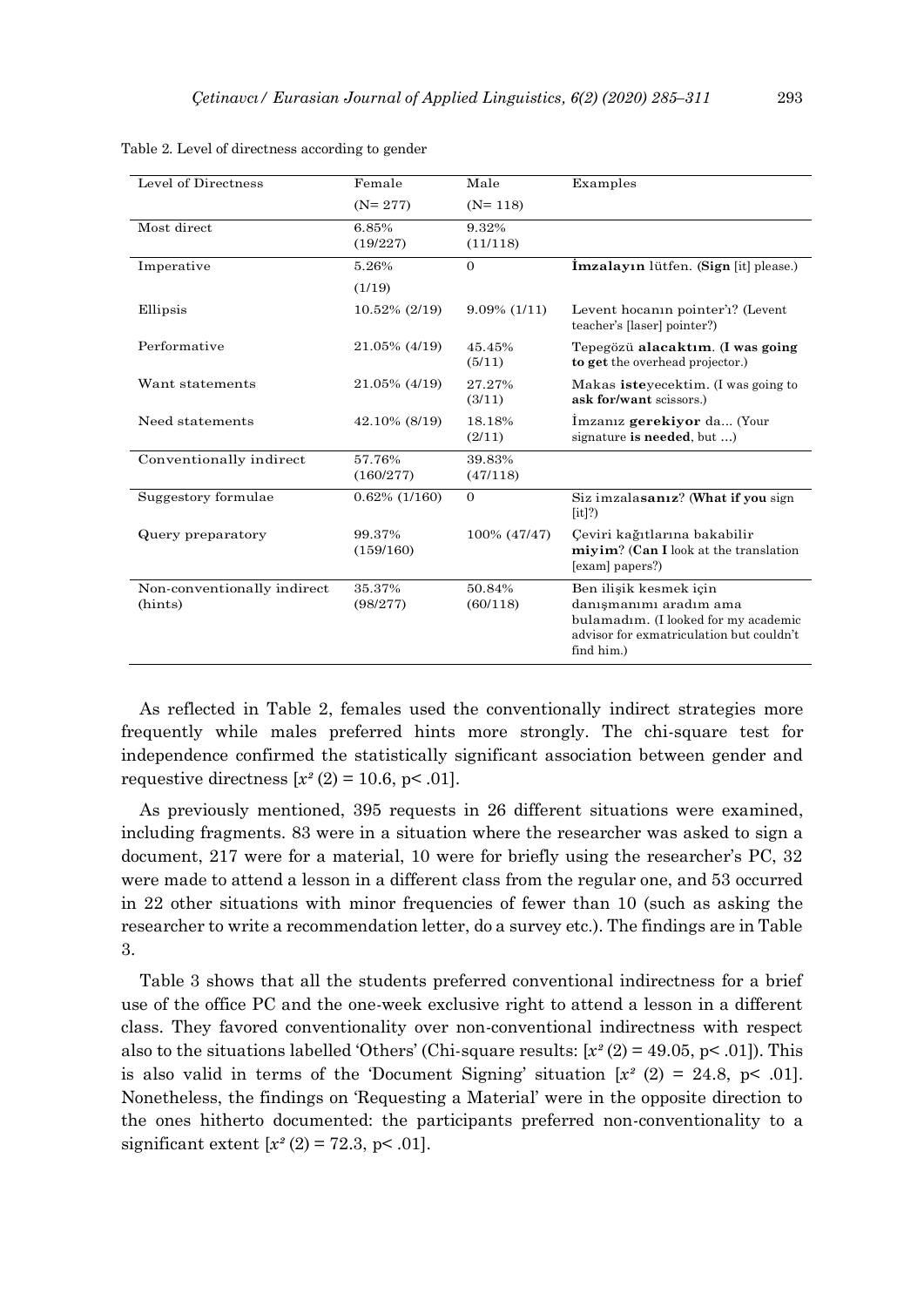| Level of directness     | Situations     |              |              |                   |          |
|-------------------------|----------------|--------------|--------------|-------------------|----------|
|                         | Signing        | Material     | PC use       | Attending         | Others   |
|                         | $(N=83)$       | $(N=217)$    | $(N=10)$     | a Different Class | $(N=53)$ |
|                         |                |              |              | $(N=32)$          |          |
| Most Direct             | 12.04%         | 8.75%        | $\Omega$     | $\theta$          | 1.88%    |
|                         | (10/83)        | (19/217)     |              |                   | (1/53)   |
| Imperative              | 1              | $\mathbf{0}$ | $\Omega$     | $\overline{0}$    | $\Omega$ |
| Ellipsis                | $\Omega$       | 3            | $\mathbf{0}$ | $\theta$          | $\theta$ |
| Performative            | 5              | 3            | $\mathbf{0}$ | 0                 | 1        |
| Want statements         | $\overline{2}$ | 5            | $\Omega$     | $\Omega$          | $\Omega$ |
| Need statements         | $\overline{2}$ | 8            | $\mathbf{0}$ | $\theta$          | $\Omega$ |
| Conventionally indirect | 56.62%         | 35.48%       | 100%         | 100%              | 77.35%   |
|                         | (47/83)        | (77/217)     | (10/10)      | (32/32)           | (41/53)  |
| Suggestory formulae     | 1              | $\Omega$     | $\Omega$     | $\Omega$          | $\Omega$ |
| Query preparatory       | 46             | 77           | 10           | 32                | 41       |
| Non-conventionally      | 31.32%         | 55.76%       | $\mathbf{0}$ | $\Omega$          | 20.75%   |
| indirect                | (26/83)        | (121/217)    | $\mathbf{0}$ | $\theta$          | (11/53)  |

| Table 3. Directness according to the request situations |  |  |  |
|---------------------------------------------------------|--|--|--|
|---------------------------------------------------------|--|--|--|

Apart from the above, an additional qualitative look revealed that among the 23 supportive moves external to the head act (Faerch & Kasper, 1989), based specifically on an imposition minimizer to reduce the impact by stating that the request is only relevant under certain conditions (Blum-Kulka et al., 1989: 288), thus often involving a conditional clause, 16 accompanied the occasions of query preparatory substrategy ('...miyim/miyiz?' = 'Can/Could/May I/we …?') to ask for a material. Below is an example:

6] '*Bölümün laptopunu alabilir miyiz eğer burdaysa?' = 'Can we take (borrow) the laptop of the department if it is here*?'

## *3.2. Internal modification of the requests*

Table 4 presents the overall findings on how the requests were modified with lexical/phrasal devices.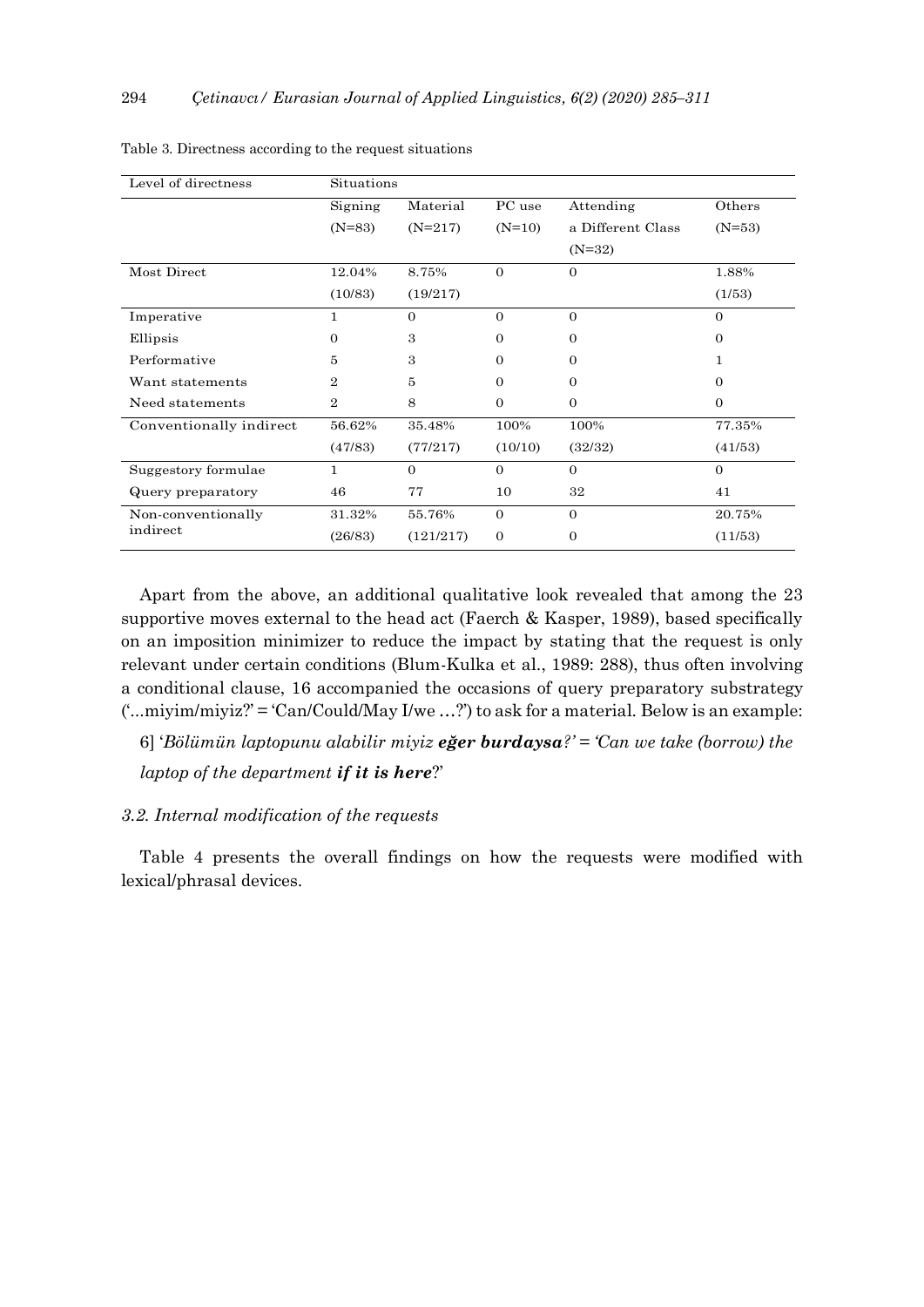| Devices                     | In the<br>requests | Among<br>themselves | Examples                                                                                                                                                                                                                                                                                                                                                                                           |
|-----------------------------|--------------------|---------------------|----------------------------------------------------------------------------------------------------------------------------------------------------------------------------------------------------------------------------------------------------------------------------------------------------------------------------------------------------------------------------------------------------|
| Zero Marking                | 78.7%<br>(311/395) |                     |                                                                                                                                                                                                                                                                                                                                                                                                    |
| 'I beg you'**               | 0.3%<br>(1/395)    | $1.09\%$ (1/91)     | Nolur. (I beg you.)                                                                                                                                                                                                                                                                                                                                                                                |
| <b>Consultative Devices</b> | 4.8%<br>(19/395)   | 20.87%<br>(19/91)   | Sinav sonucu açıklanmış. Paketim yok.<br>Baksaniz olur mu? (The exam results have<br>been announced. I don't have an Internet<br>package. Is it OK if you/Would it be OK if<br>you look at it? <i>He asks the researcher to look</i><br>at the exam result on the office PC through<br>the Student Affairs Information System as he<br>does not have Internet connectivity on his<br>mobile phonel |
| Downtoners                  | 0.3%<br>(1/395)    | $1.09\%$ (1/91)     | Müsaadenizle ben 18.45 gibi çıkabilir<br>miyim? (Can I leave at about 18.45 with your<br>permission?)                                                                                                                                                                                                                                                                                              |
| Hedges                      | 3.5%<br>(14/395)   | 15.38%<br>(14/91)   | 2 saniyeliğine marker alabilir miyim? (Can I<br>take [borrow] a marker for two seconds?)                                                                                                                                                                                                                                                                                                           |
| Subjectivizers              | 12.7%<br>(50/395)  | 54.94%<br>(50/91)   | Daksiliniz var mi <b>acaba</b> ? (Do you have<br>correction fluid I wonder?)                                                                                                                                                                                                                                                                                                                       |
| Appealers                   | 0.5%<br>(2/395)    | 2.19% (2/91)        | Derse misafir kabul ediyorsunuz di mi? (You<br>accept guests into your classroom, don't<br>you/right?)                                                                                                                                                                                                                                                                                             |
| Time Intensifiers           | 0.3%<br>(1/395)    | $1.09\%$ (1/91)     | Hemen bi şeye bakabilir miyim<br>otomasyonda? (Can I look right away at<br>something on the information system?)                                                                                                                                                                                                                                                                                   |
| Possibility<br>Seekers      | 0.8%<br>(3/395)    | $3.29\%$ (3/91)     | Cevap anahtarına bakma şansımız var mı?<br>(Do/Would we have the chance to see the answer<br>key?)                                                                                                                                                                                                                                                                                                 |

Table 4. Internal modification with lexical/phrasal devices (in 395 requests and among 91 uses) \*

\* The number of the modifiers is not equal to that of the requests as more than one modifier was used in some cases.

\*\* In the adopted coding schemes from the literature, this slot harbors the marker 'please'. Nonetheless, there was no 'lütfen' = 'please' in the data set of this study but one 'nolur' = 'I beg you', which has been considered a performative prefix as an illocutionary force indicating device (Leech and Thomas, 1990) that can signal the 'asking' force with 'please' (Huddleston and Pullum, 2002).

On the one hand, what stands out in Table 4 is the fact that there was no marking in most of the requests. On the other hand, preferred in almost 55% of the 91 device uses, 'subjectivizers' turned out to be the dominant one among all. Chi-square tests attested to the significant differences among the preferences, with most people preferring a subjectivizer (N = 50) [x<sup>2</sup> (2) = 19.2, p< .01]. Example 7 illustrates a typical use of the subjectivizers in question:

## 7] *'Sizde … hocanın numarası var mı acaba?' = 'Do you have … teacher's number, I wonder?*

Consultative devices (20.8%) and hedges (15.3%) prove prominent when we consider the fact that the rest were used only thrice at the most. Examples 8 and 9 illustrate the two, respectively: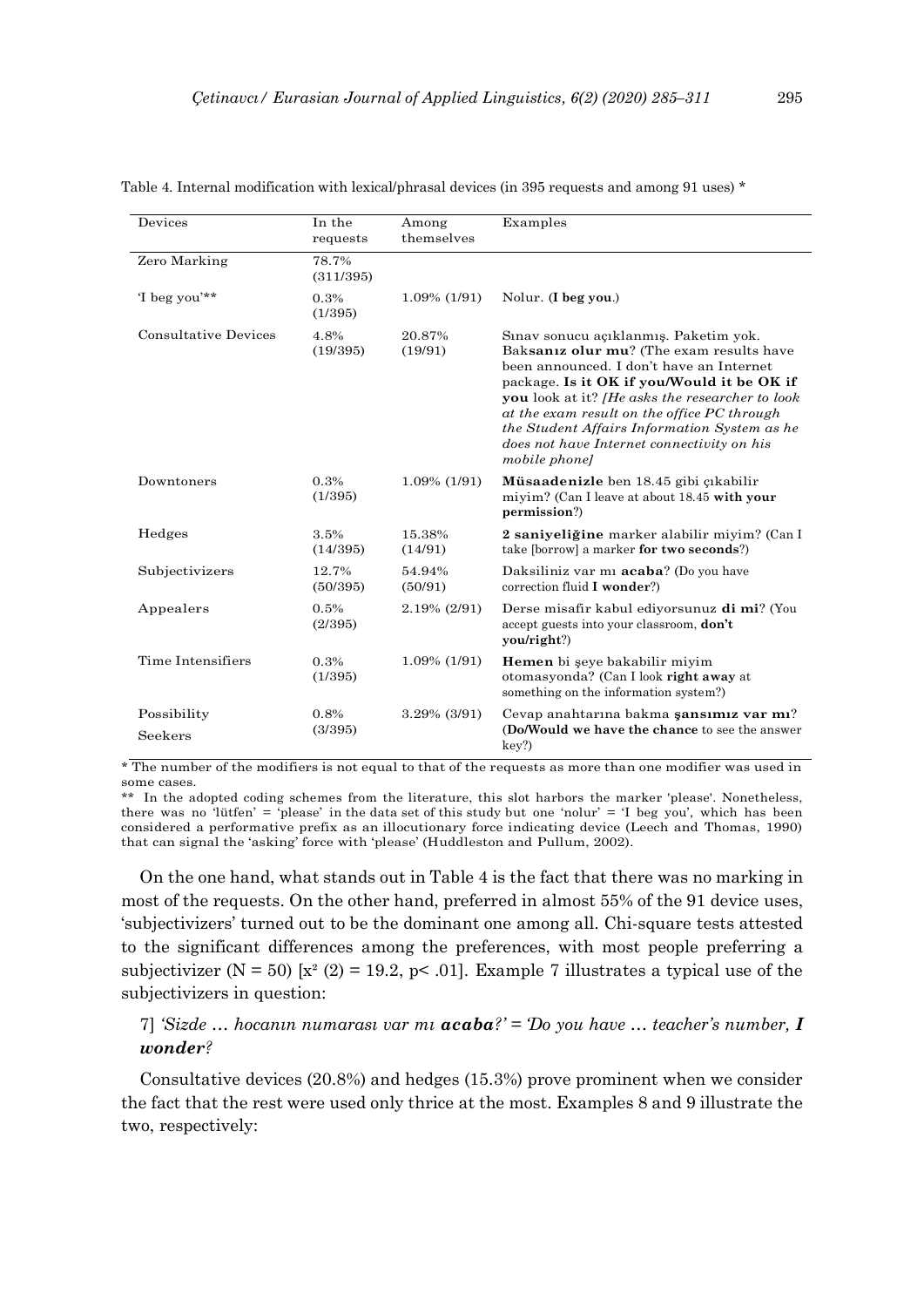8] *'Buraya size bi kitap bıraksam, arkadaşım geldiğinde alsa olur mu?' = 'Is it OK/all right if I leave a book with you here and my friend gets it when she comes?'*

9] '*2 saniyeliğine marker alabilir miyim?' = 'Can I take (borrow) a marker for 2 seconds?'*

A remarkable detail about hedges is that 13 out of the total 14 uses were combined with the strategy of 'Query Preparatory', as in '*Acaba otomasyona bakabilir miyim bi saniye?' = 'I wonder, can/may I look at the student information system for a second?*'

Comparisons in this domain according to gender are provided in Table 5:

| Devices                        | Female uses<br>$(N=62)$ | Male uses<br>$(N=29)$ | Examples                                                                                                                                                                        |
|--------------------------------|-------------------------|-----------------------|---------------------------------------------------------------------------------------------------------------------------------------------------------------------------------|
| Consultative<br><b>Devices</b> | 25.80% (16/62)          | 10.34% (3/29)         | Perşembe ikinci öğretimlerle dersinize gelsem<br>sorun olur mu? (Is it OK if I/Would it be a problem<br>if I attend your class on Thursday with the<br>evening class students?) |
| Hedges                         | 12.90% (8/62)           | 20.68% (6/29)         | Iki dakka kalem alabilir miyim? (Can I get/borrow<br>a pen for 2 minutes?)                                                                                                      |
| Subjectivizers                 | 50% (31/62)             | 65.51% (19/29)        | Bir sözlüğe ihtiyacım var. Acaba sizde var mıdır?<br>(I need a dictionary. I wonder, do you have one?)                                                                          |
| Others                         | 11.29% (7/62)           | $3.44\%$ (1/29)       |                                                                                                                                                                                 |

Table 5. Internal modification with lexical/phrasal devices according to gender

According to the chi-square test for independence implemented on the data presented in Table 5, there was no statistically significant relationship between gender and use of lexical/phrasal modification devices  $[x^2(3) = 5.2, p > .05]$ .

The findings on the lexical/phrasal modification devices in terms of different request situations are given in Table 6:

| Device                  | Situations     |                |            |                   |              |
|-------------------------|----------------|----------------|------------|-------------------|--------------|
|                         | Signing        | Material       | PC use     | Attending         | Others       |
|                         | $(N=83)$       | $(N=217)$      | $(N=10)$   | a Different Class | $(N=53)$     |
|                         |                |                |            | $(N=32)$          |              |
| Zero Marking            | 89.15% (74)    | 74.19% (161)   | $50\%$ (5) | 78.12% (25)       | 71.69% (38)  |
| 'I beg you'             | 0              | $0.46\%$ (1)   | $\theta$   | $\theta$          | $\mathbf{0}$ |
| Consultative<br>Devices | $4.81\%$ (4)   | $1.38\%$ (3)   | $10\%$ (1) | $21.87\%$ (7)     | $7.54\%$ (4) |
| Downtoners              | $\overline{0}$ | $\mathbf{0}$   | $\theta$   | $\theta$          | $1.88\%$ (1) |
| Hedges                  | $\Omega$       | $4.14\%$ (9)   | $10\%$ (1) | $\theta$          | $7.54\%$ (4) |
| Subjectivizers          | $4.81\%$ (4)   | 19.81\% (43)   | $10\%$ (1) | $\theta$          | $3.77\%$ (2) |
| Appealers               | $1.20\%$ (1)   | $\theta$       | $\theta$   | $\theta$          | $1.88\%$ (1) |
| Time Intensifiers       | $\overline{0}$ | $\Omega$       | $10\%$ (1) | $\theta$          | $\mathbf{0}$ |
| Possibility<br>Seekers  | $\overline{0}$ | $\overline{0}$ | $10\%$ (1) | $\mathbf{0}$      | $5.66\%$ (3) |

Table 6. Internal modification with lexical/phrasal devices according to the request situations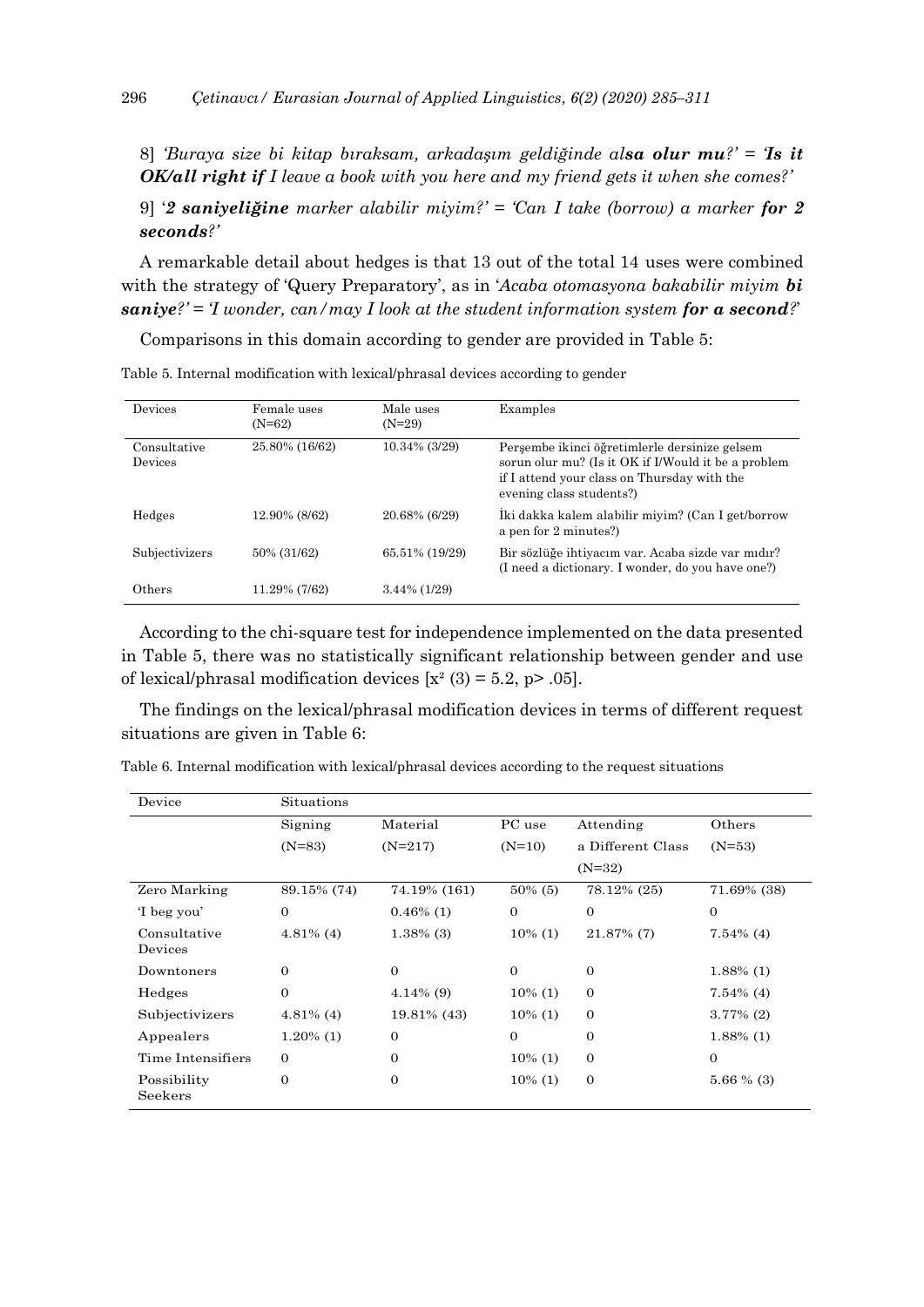As Table 6 shows, in parallel with the holistic results, there was no marking in most of the requests. Nonetheless, a closer look shows some noteworthy findings: among the 56 uses in the 'requesting a material' category, subjectivizers (N=43) amount to 76.78%, the significance of which was substantiated also by the chi-square goodness-of-fit test  $[x^{2}(2) = 48.2, p< .01]$ . Besides, 100% of the modifiers employed while 'requesting to attend a different class' were consultative devices.

When we come to the domain of syntactic downgraders, we see that only four of them were used with considerable frequency. Table 7 presents the overall findings on how the requests were modified syntactically.

| Downgraders           | In the requests  | Among<br>themselves | Examples                                                                                                                                                 |
|-----------------------|------------------|---------------------|----------------------------------------------------------------------------------------------------------------------------------------------------------|
| Zero Marking          | 52.4% (207/395)  |                     |                                                                                                                                                          |
| Conditional<br>Clause | 5.56% (22/395)   | 10.13% (22/217)     | Persembe ikinci öğretimlerle dersinize girsem<br>sorun olur mu? (Is it OK if I attend your class<br>with the evening education students on<br>Thursday?) |
| Tense                 | 5.06% (20/395)   | $9.21\% (20/217)$   | Bi imzanizi alacaktim ama (I was going to get<br>your signature, but)                                                                                    |
| Interrogative         | 39.74% (157/395) | 72.35%<br>(157/217) | Imzalar misiniz? (Will you sign [it/this]?)                                                                                                              |
| Unfinished**          | 4.55% (18/395)   | 8.29% (18/217)      | Bize söyle bir 'rod' lazım ama (We need a rod<br>like this, but)                                                                                         |

Table 7. Internal modification with syntactic devices (in 395 requests & among 217 downgraders) \*

\* The number of the modifiers is not equal to that of the requests as more than one modifier was used in some cases.

\*\* As reflective of the approach in Flöck (2016), this device was introduced for the purposes of the current study as it cannot be found in the adopted schemes (See example 12 below and Appendix C).

As seen in Table 7, more than half of the requests were not downgraded syntactically at all. Among the syntactic downgraders themselves  $(N=217)$ , the chi-square goodnessof-fit test suggested that there were statistically significant differences in the preferences  $[x^2(3) = 259.6, p< .01]$ , with an overwhelming majority for 'interrogative' (72.35%). It is worth reminding ourselves here that preparatory request strategies of the form *'...-bilir misiniz? / ...-bilir miyim? = can you - could you ...? / can I - could I may I ...?*' were not treated as syntactic downgraders and therefore not included in the interrogative category, as the interrogative in such cases is unmarked (See Appendix C). In this regard, a common use of the forms covered is exemplified below:

10] *'İki dakikalık zamanınız var mı anket uygulaması için?' = 'Do you have 2 minutes' time for questionnaire completion?'*

Another considerable detail is that the combination where 'Interrogative' figured most frequently was 'Hint + Subjectivizer + Interrogative (N=34)', as in '*Hocam elinizde program var mı acaba, boş sınıfların programı?' = 'Teacher, do you have the schedule, I wonder, the schedule for the unoccupied classrooms?*'. In terms of frequency, conditional clause, tense and unfinished utterances follow interrogative with 10.13%, 9.21% and 8.29%, respectively. The following exemplify these in sequence: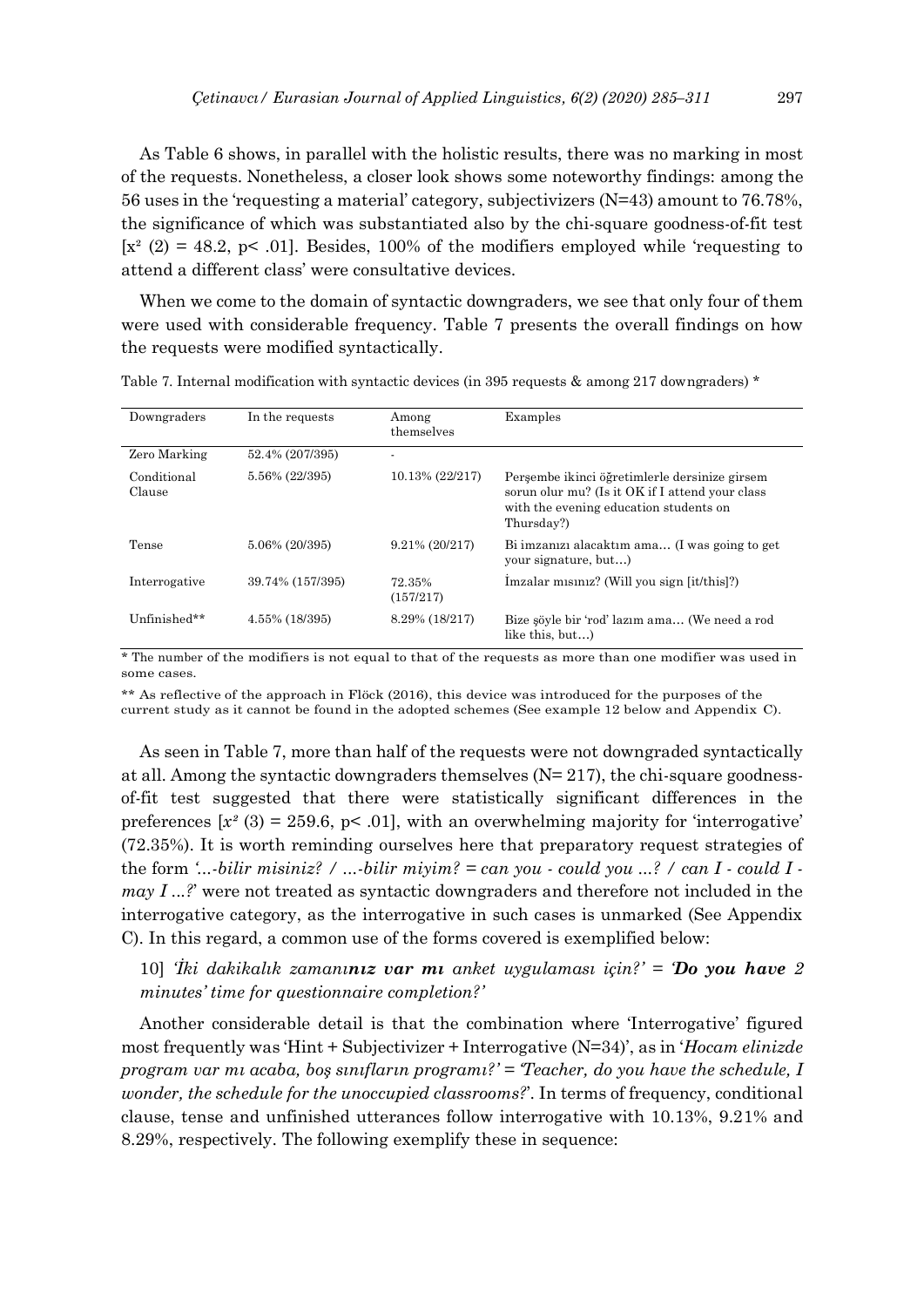11] (The student came in just before the lesson. She had agreed to get a translation assignment after that class hour): '*Hocam şimdi alsam olur mu çeviriyi?' = 'Teacher, is it OK if I get the translation now?*'

12] '*... Hoparlör isteyecektik biz.' = 'We were going to ask for loudspeakers.*': use of past tense marker as a distancing device (Flöck, 2016, p. 107).

13] '*Hocam, şuraya imza atılması gerekiyomuş ama ...' = 'Teacher, I've heard that this part must be signed, but ...'*: By the way, we should note here that 7 of the 18 'Unfinished' uses were combined with hints, as in this example above.

Gender-based comparisons on syntactic modification are provided in Table 8:

| Downgraders   | Female<br>uses<br>$(N=142)$ | Male<br>Uses<br>$(N=75)$ | Examples                                                                                                                                                                                     |
|---------------|-----------------------------|--------------------------|----------------------------------------------------------------------------------------------------------------------------------------------------------------------------------------------|
| Conditional   | 11.97%                      | 6.66%                    | Biz blog kullanan hocalarla interview yapıyoruz.                                                                                                                                             |
| Clause        | (17/142)                    | (5/75)                   | Soruları yazıp size versek cevaplar mısınız? (We are doing<br>interviews with the lecturers who use a blog. Would you answer<br>the questions if we wrote them down and gave [them to] you?) |
| Tense         | 6.33%<br>(9/142)            | 14.66%<br>(11/75)        | Mavi kaleminiz var miydi acaba? (Did you have a blue pen I<br>wonder?)                                                                                                                       |
| Interrogative | 76.05%<br>(108/142)         | 65.33%<br>(49/75)        | 2 dakikalık zamanınız var mı anket uygulaması için? (Have you<br>got two minutes' time for questionnaire completion?)                                                                        |
| Unfinished    | 5.63%<br>(8/142)            | 13.33%<br>(10/75)        | Söyle bir imza atabilirseniz (If you could sign right here)                                                                                                                                  |

Table 8. Internal modification with syntactic downgraders according to gender

According to the chi-square test for independence implemented on the data displayed in Table 8, there was a significant relationship between gender and use of syntactic modification devices  $[x^2(3) = 9.3, p < .05]$ .

Finally, the results on syntactic modification in terms of different request situations are given in Table 9:

Table 9. Internal modification with syntactic devices according to request situations

| Situations      |                  |               |                   |                   |
|-----------------|------------------|---------------|-------------------|-------------------|
| Signing         | Material         | PC use        | Attending         | Others            |
| $(N=83)$        | $(N=217)$        | $(N=10)$      | a Different Class | $(N=53)$          |
|                 |                  |               | $(N=32)$          |                   |
| 54.21% (45/83)  | 33.64% (73/217)  | 80% (8/10)    | 56.25% (18/32)    | 64.15%<br>(34/53) |
| 8.43% (7/83)    | $1.84\%$ (4/217) | $10\%$ (1/10) | 21.87% (7/32)     | 5.66%<br>(3/53)   |
| $6.02\%$ (5/83) | 6.91% (15/217)   | $\Omega$      | $\Omega$          | $\Omega$          |
| 22.89% (19/83)  | 52.99% (115/217) | $10\%$ (1/10) | 21.87% (7/32)     | 28.30%<br>(15/53) |
| 8.43% (7/83)    | 4.60% (10/217)   | $\mathbf{0}$  | $\theta$          | 1.88%<br>(1/53)   |
|                 |                  |               |                   |                   |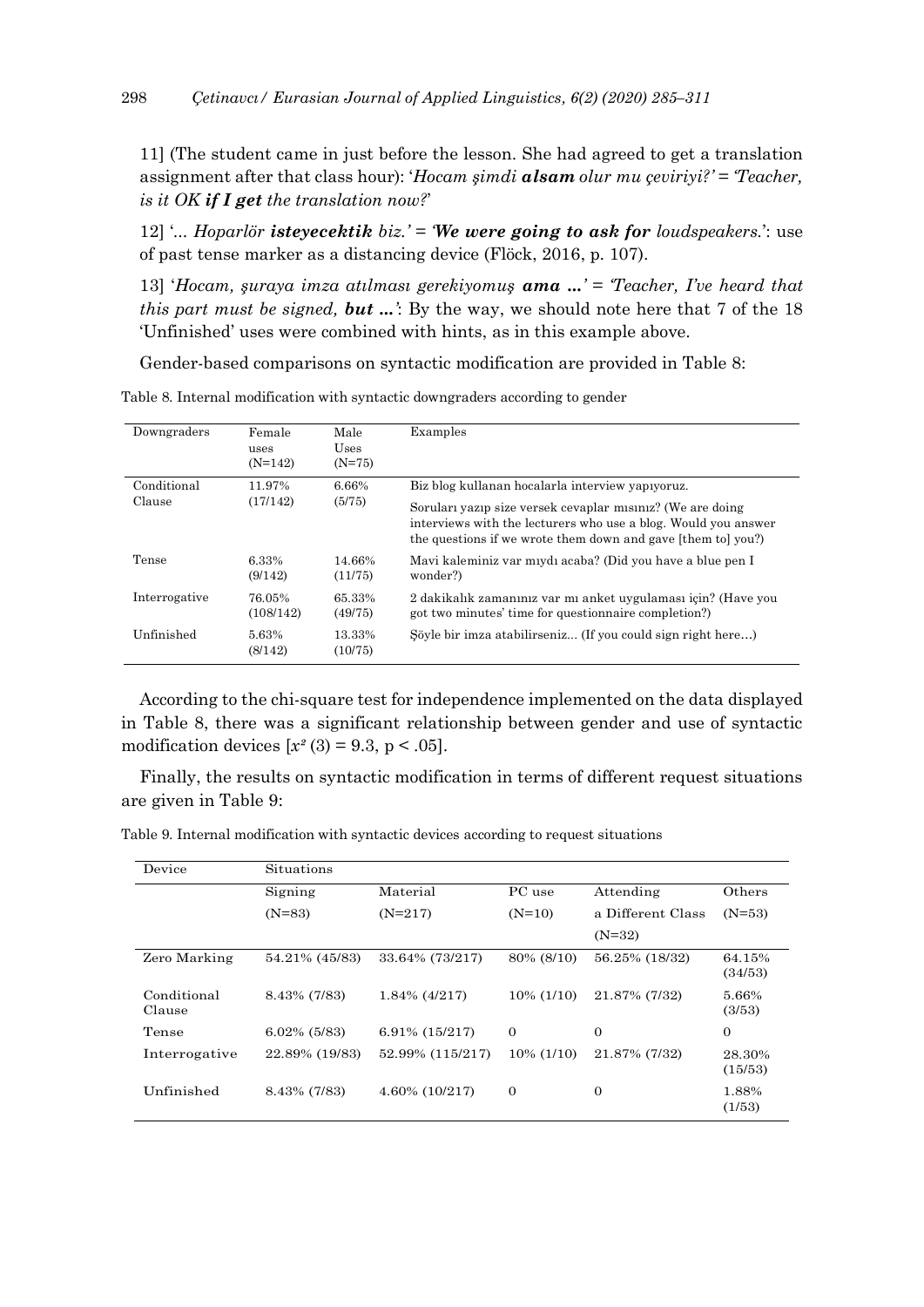As Table 9 shows, there was no marking in more than half of the requests except for the 'requesting a material' situation, where the frequency of 'Interrogative' is greater than even zero marking and the chi-square goodness-of-fit test suggested that there were statistically significant differences in the preferences  $[x^2(4) = 218.3, y < .01]$ . Another noteworthy result is that, in the 'signing a document' situation, the preferences for 'Interrogative' (N=19) among the 38 uses amount to 50%.

Apart from all these, a qualitative look at the data reveals some additional findings worth mentioning. In 333 of the 395 requests, the attention-getter 'hocam' = 'my teacher' was used as an all-purpose device in all the request situations by the members of all the request types. Another considerable detail concerns the combination of the head act strategies with downgraders. When the subjects used the direct strategies of 'want' and 'need' statements, they softened most of them with downgraders. Out of the 10 need statements, one was combined with the syntactic downgrader 'Tense' and 6 were with 'Unfinished', as in '*Çeviri sınavı için bir sözlüğe ihtiyacımız var ama…' = 'We need a dictionary for the Translation exam, but…*'. In 5 of the 7 want statements, they did it with 'Tense', as in '*Makas isteyecektim ben.' = 'I was going to ask for scissors.*'

#### **4. Discussion**

This study aimed to document how undergraduate native speakers (NS) of Turkish formulate their naturally occurring requests in a specific context, where they asked an academic in his office to do something for them. Accordingly, the requesting preferences with their degree of directness and internal modification devices were investigated in relation to gender and different request situations.

Firstly, an overview of the results shows that the strongest tendency was towards conventionally indirect strategies (at a rate of 52.4%). Non-conventional indirectness was also preferred to a considerable extent (40%) while the direct strategies emerged with significantly lower frequencies (7.6%). These all agree with the findings in Economidou-Kogetsidis' (2013) natural data and with the postulation that people feel the pressing need in real encounters to be more polite and thus less direct, with the underlying motivation for engaging in face-work (Rintell & Mitchell, 1989). What is more, the hearer of the requests in this study had a relatively higher status as the current or prospective teacher of the requesters and, as the related literature puts it, less direct strategies would be used more in low-high request situations (Blum-Kulka et al., 1989; Brown & Levinson, 1987), where people tend to deem conventional indirectness 'least impolite' (Culpeper, 2011; Vergis & Terkourafi, 2015).

The gender-related findings display the even clearer female tendency towards conventional indirectness (at a rate of 57.8%). In light of the fact that conventionally indirect strategies have been labelled the most polite in different languages (Blum-Kulka, 1987), one can argue that this finding from the area of Turkish pragmatics would confirm the classical theory suggesting that females often prove more polite in language use (Aitchison, 1992; Güney, 2015; Holmes, 1995; Lakoff, 1975; Shams & Afghari, 2011). This tendency for women to speak closer to the prestige standard was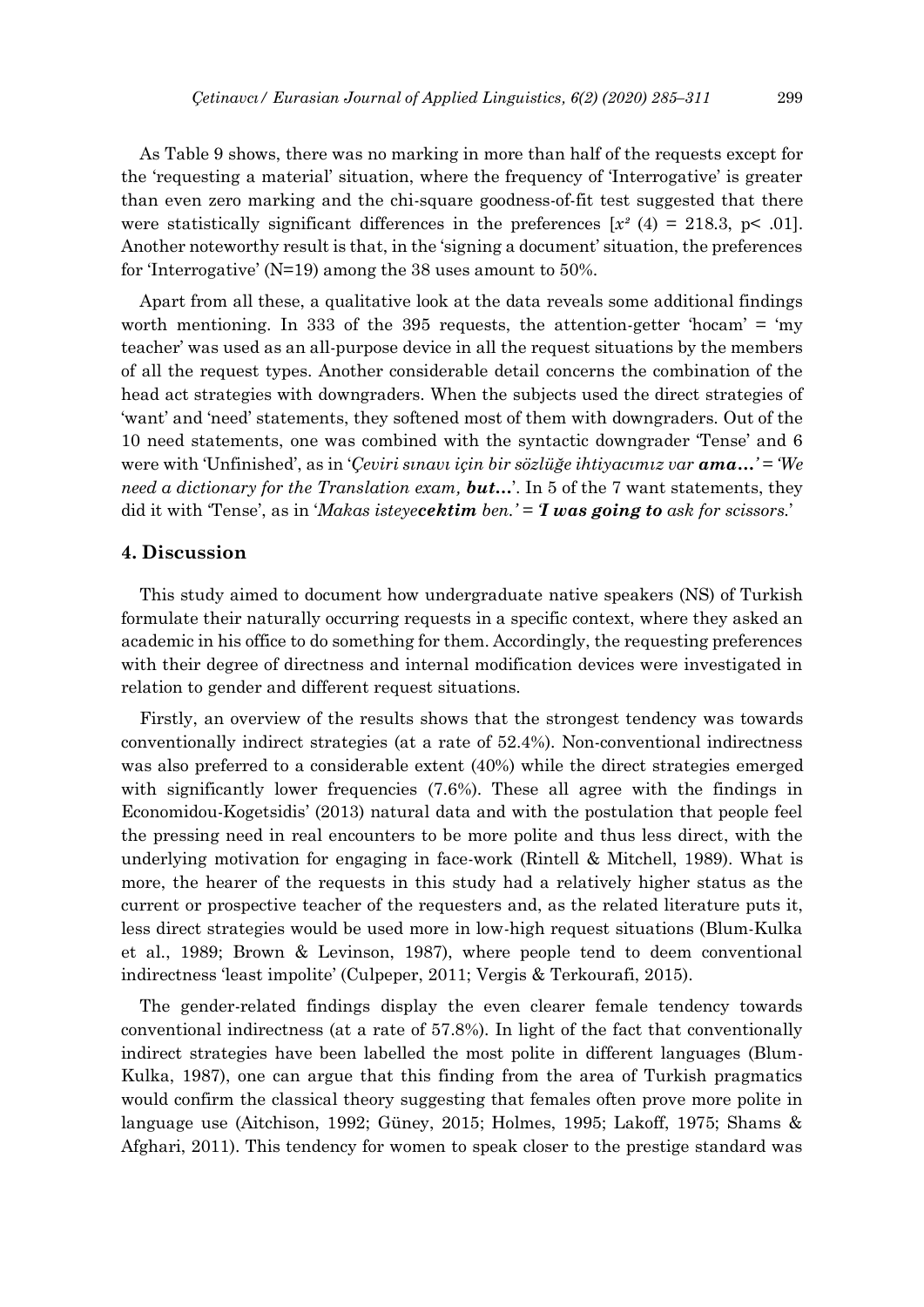explained with the proposition that they speak nicely as the main child-rearers to help their children progress socially, or that they tend to have jobs that rely on communication rather than strength (Aitchison, 1992). Karagöz and İşisağ's recent study (2019) with participants remarkably similar to those in this one reports that the females acted more politely when performing their requests. This is attributed to the abovementioned theory and a notion that had already been corroborated as specific also to Turkish culture, where women's language shows distance from power until they can earn a living (Zeyrek, 2001), while male speech indicates self-assertion (Hayasi, 1998), and keeping conversational distance with men is a female sensitivity (Bayyurt & Bayraktaroğlu, 2001). Nonetheless, the annotation should be here that the notion of women to necessarily act more decorously is challenged by the trends in sociolinguistics and discursive pragmatics, for such a presupposition might amount to stereotyping (Coates, 2015) and considering gender a monolithic concept (Spitz, 2005), while women's talk in interaction needs a context-specific approach drawing on the notion of 'communities of practice' (Eckert & McConnell-Ginet, 1995; Mills, 2003). In this regard, the researcher's style of speech with students of different genders might have been accommodated by the participants, where gender (like other social variables) would be viewed not as static, but as co-constructed in the interpersonal relationship aspects of that specific interactional context.

As for the findings on the strategies in different request situations, we see that conventional indirectness was overwhelmingly dominant when the degree of imposition was higher, such as when the subjects employed it at a 100% rate to ask to use the researcher's computer. High imposition that called for conventionally indirect strategies could take on a meaning if we revisit the fact that people tend to consider them the politest means of requesting in different languages (Blum-Kulka, 1987; Jalilifar, 2009). Specifically regarding Turkish, while Aslan (2005) underscored the face-saving function of hinted requests, Martı (2006) reported the perceived politeness attached to conventional indirectness in a situation-specific manner, expressing also the reservation that conventionally indirect forms might not be the only (or most) polite strategy. This line of argument can be supported with some other findings of the current study, i.e. that the strategies did vary, and that non-conventionally indirect and even the most direct forms came into play when the subjects asked the researcher to sign a document or to provide a material or a small item of stationery, where the imposition was lower. Signing those documents was a responsibility for the researcher, and those materials must have been thought to be within his arm's reach. The reason why the students abundantly produced non-conventionality (at a 55.8% rate) while requesting such materials and gadgets may be that they tended to do it mostly by questioning the feasibility of the requested act, i.e. by asking whether or not the requested thing existed in the researcher's office, which is a substrategy of non-conventional indirectness (Weizman, 1989). They employed it in 112 of the 121 hinted requests, even though they were almost entirely sure that things like a board marker would be found in the office of active teachers.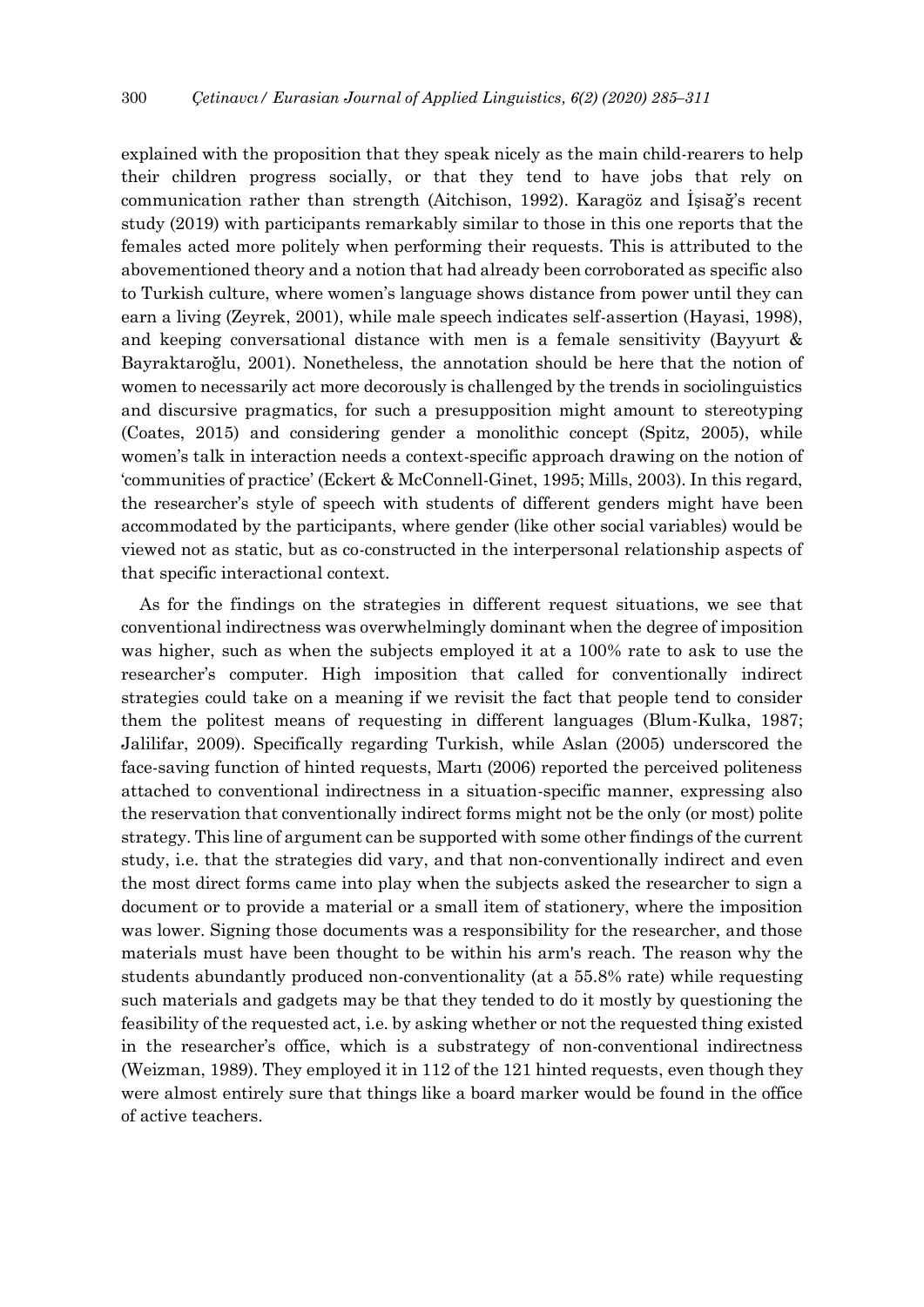The findings on non-conventionality are especially important in terms of what naturalistic data-based studies can offer. We see that pragmatic analysis with corpora, an alternative design deemed not to suffer from lack of authenticity, and therefore viable (Leech, 2011), might turn out to be inadequate in that respect, as nonconventionally indirect strategies may not even be included. Aksan and Mersinli's (2015) corpus-based study on Turkish requestives is an illustrative example, where the researchers had to confine their analyses only to some predetermined formal representations of 'direct and conventionally indirect strategies', since 'nonconventionally indirect ones' had proved incalculable, which makes the study a decontextualized one that reports the naturalness restrictedly. In this regard, findings from studies using natural data can help corpus-based designs by adding to their repertoire of linguistic tokens of non-conventionality to be sought and extracted from corpora.

An overview of the internal modification findings suggests that 'zero marking' characterized the majority of the data (at a rate of 78.7%). This is congruent with Economidou- Kogetsidis' (2013) data for natural requests, where zero marking was more frequent than the total of all the other lexical/phrasal modification devices. Aksan and Mersinli's (2015) corpus-based study on requestives in Turkish yielded a very similar result, while it had previously been argued that Turkish speakers rely heavily on such modifiers. The absence of 'please' is another notable result when we consider the postulations that adding 'please' will affect levels of politeness in all languages (Blum-Kulka, 1987), and that it is the most salient of the commonest politeness strategies to show respect to the interlocutor and politely ask for his/her cooperation (Alemi & Razzaghi, 2013). In this regard, the case in the present study could be language- and/or context-specific, which requires complementary qualitative research into the underlying motives. Moreover, we see that the subjectivizer 'acaba' = 'I wonder' played the role defined for 'please'. It was used more frequently than the total of all the other devices. Its dominance was maintained also in the findings from the specific perspectives of gender. The male subjects showed an even clearer tendency towards it. Considering the fact that 'acaba' in Turkish can accompany questions where the speaker wishes to express deference to the addressee (Göksel & Kerslake, 2005) and that it can come into play in situations where the social distance between the interlocutors is great (Martı, 2006), we can hypothesize that the male subjects tended to use it to compensate for their lower levels of politeness in the head act strategies. As for the findings on different request situations; what prevails is the fact that 'getting an official document signed' was the one with the lowest proportion of device uses (with a zero marking rate of 89.1%), which could mean that the subjects did not feel the need for extra politeness there. Signing such documents was a statutory responsibility for the researcher, so this finding is in harmony with Ervin-Tripp's (1996) finding that a major determinant of request mitigation is asking for something outside of role. This seems to be confirmed by the finding that the situation with the highest proportion of device uses (at a 50% rate) was when the subjects asked to use the researcher's PC, which would normally be considered beyond the call of duty. Another result of note is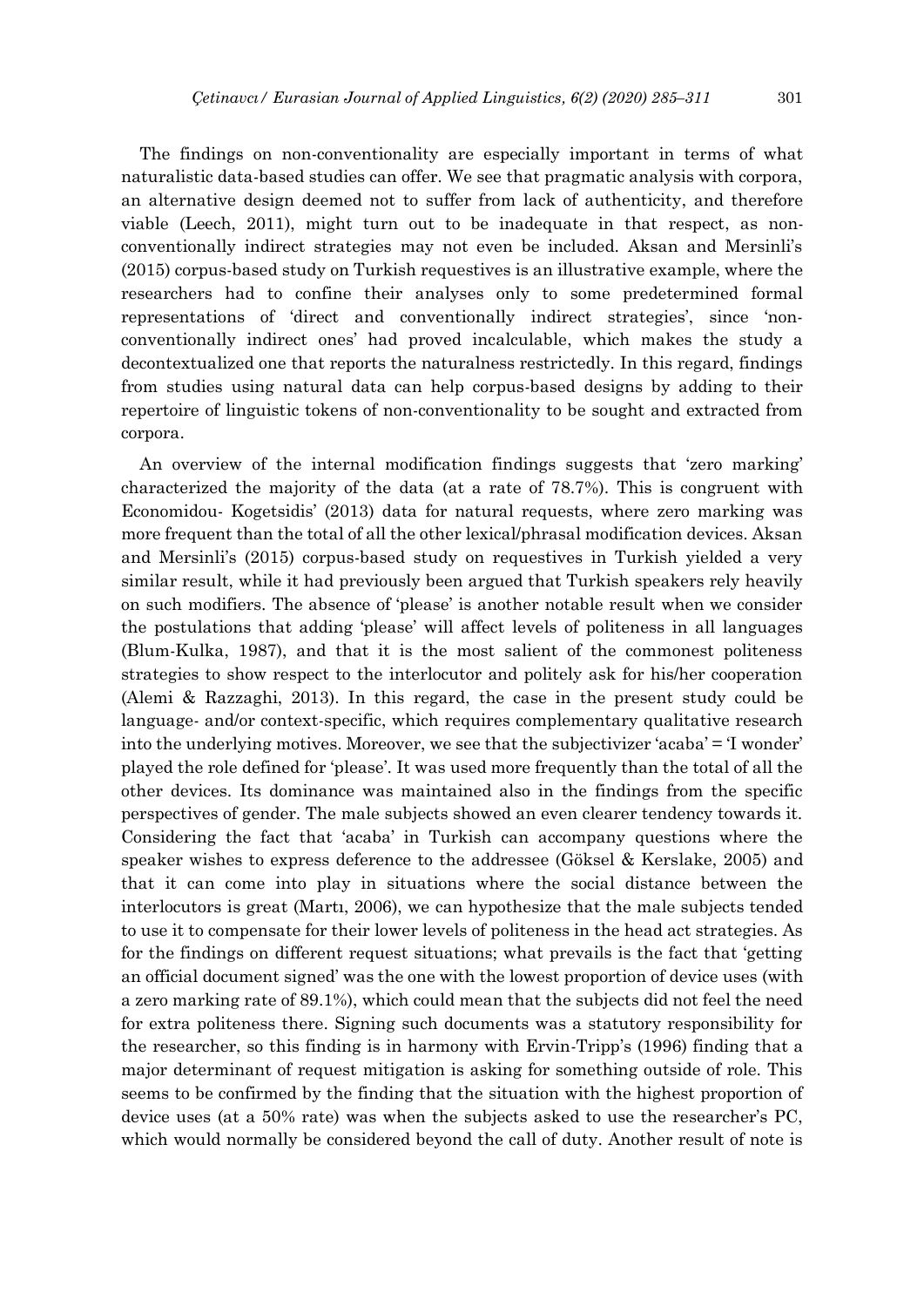that 100% of the modifiers employed for 'requesting the right to attend a lesson in a different class from the regular one' were consultative devices, which suggests that they could be the norm in such requests.

The findings on syntactic modification firstly suggest that 'conditional structure', 'aspect' and 'negation', which are all conceptualized in the request modification schemes utilized in the related literature, appear not to exist as viable downgraders in Turkish in the context of this study. None was preferred on any of the 217 occasions when syntactic downgraders were used. There was a similar finding about 'cajolers' in terms of the lexical/phrasal modifiers (See Appendices B and C). Besides these, we see that 'zero marking' constituted a significant majority (at a 52.4% rate), which conforms to the findings of this study on lexical/phrasal modification and Economidou-Kogetsidis' (2013) data for natural requests. When the subjects chose to modify their utterances syntactically, they did it mostly with interrogative utterances (at a rate of 72.3% among all the device uses). An interesting result is that 'unfinished sentences' formed another considerable part (at an 8.2% rate). They were left unfinished mostly with '**ama**' = '**but**' or '**de/da**', i.e. suffixes that can be used as a conjunction with the function of 'so' as a link between a cause clause and an effect clause. Similar to what is stated in Norrick (2009), none of them is final; instead, they are followed by a pause that a second speaker could fill with a new turn. They are meant to function as an 'unstated upshot' (Raymond, 2004) enabling the speaker to anticipate some kind of response (Beck, 2015). Not found in the adopted classification schemes, they asserted themselves as an additional category in the analyses for the purposes of the current study in the way Flöck (2016) did. This is another finding that could be considered language- or contextspecific. The gender-related perspective showed that using the downgrader 'Tense', as in '*Makas isteyecektim ben' = 'I was going to ask for scissors'*, seems more like a masculine tendency as their second-best preference. The fact that 'tense' as a modifier was employed considerably by the NS subjects of the study complies with the reports that language learners would be expected to use it in light of the NS performances taken as base-line cultural data (Bella, 2012), but they fail in the sense that such structures take time to be acquired (Ko, Eslami, & Burlbaw, 2015). The reasons why it was used more frequently by the male subjects of this study, however, need additional qualitative investigation in order to be understood. As some interactional particles exist in Japanese (Masuda, 2011), there could be forms and devices in Turkish that sound more masculine or feminine.

As for the findings on syntactic modification with respect to different request situations, 'requesting a material' is the only situation where 'Interrogative' dominated in comparison to all the other preferences (at a 52.9% rate). As previously mentioned, the subjects requested such materials, items and gadgets mostly by investigating the feasibility of the requested act, i.e. by just asking whether the requested thing existed in the setting. It is interesting that they did not prefer to do it more with 'an ability question + feasibility investigation in a conditional clause', such as *'...Bi tahta kaleminiz varsa alabilir miyim?' = '... Can/May I get/borrow a board marker if you have one?*', which would have generated more politeness while still investigating the feasibility of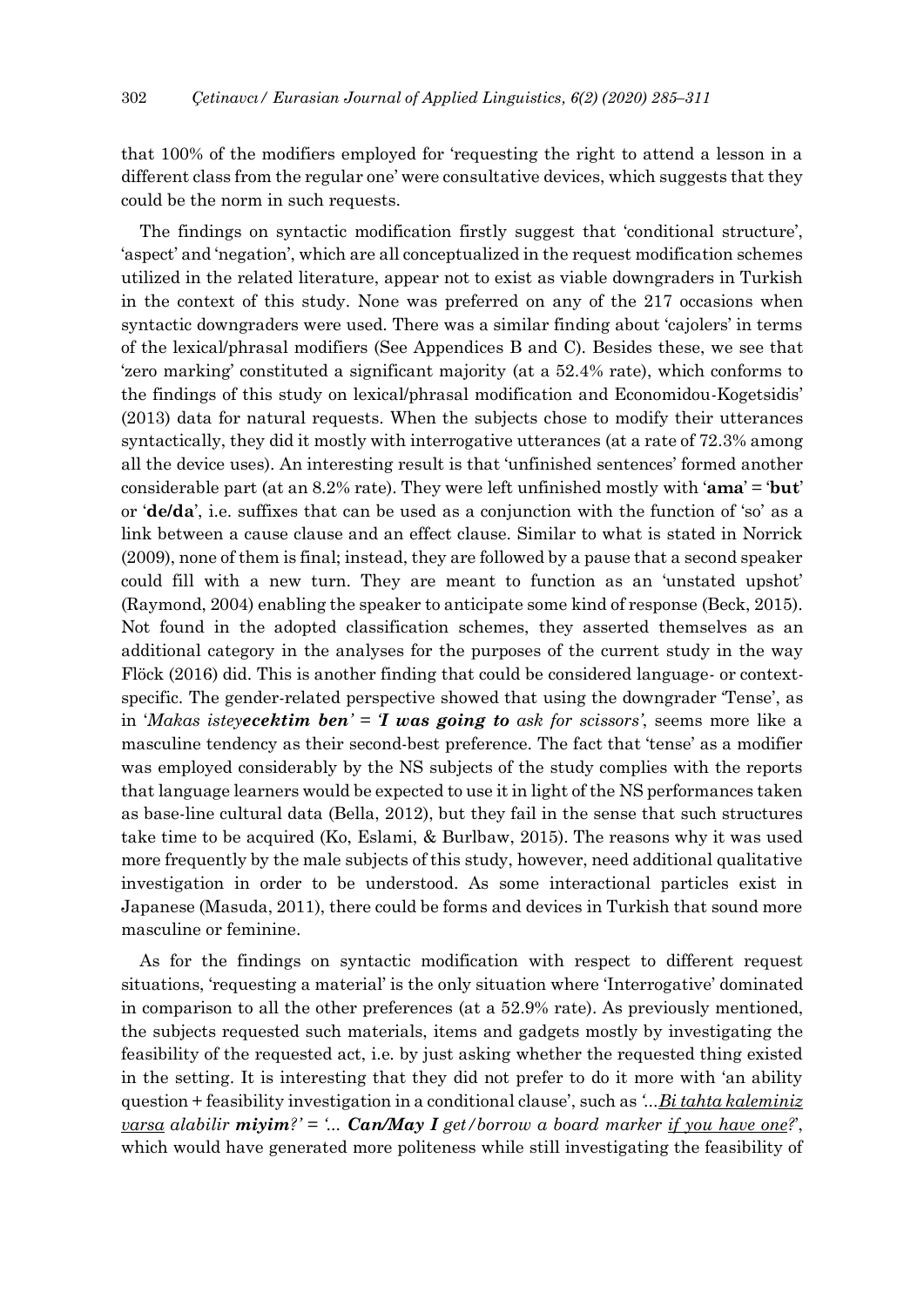the requested act. Findings like this may open the door to qualitative studies on discovering the motives behind the request preferences.

In addition to all these, despite not being in the direct scope of the study, we must remind ourselves that '**hocam**' = 'my teacher' was found to provide a safety zone as an attention-getter to accompany any kind of actual request in a context like that of the current study. This has its echo in Doğançay-Aktuna and Kamışlı's (2001) study, which reports that Turkish students use 'hocam' as a respectfully polite attention-getter in almost all instances of address from students to the teacher. Apart from that, the fact that most of the 'want' and 'need' statements were softened with downgrader combinations should be attributed to their potential risk of impoliteness due to being among the most direct head act strategies.

## **5. Conclusions**

Although there is a large amount of research on requests (Gagne, 2018) as intrinsically face-threatening acts (Márquez Reiter, Ganchenko, & Charalambidou, 2016), there has been little natural data-based investigation into the interactions where speakers select one request form rather than another (Curl & Drew, 2008). Within this framework, the current study illuminates the naturally occurring pragmatics of a context where undergraduates spontaneously request an academic to do something for them while s/he is in her/his office, and to the best of the researcher's knowledge, no study based on natural data has been published with such a focus.

The results on the main strategies reveal that the strongest tendency is towards conventionally indirect strategies. As was the case when it prevailed as the favorite strategy to make a request from the higher-status researcher, and when the females, as reportedly more polite speakers, preferred it more clearly, 'conventional indirectness' was dominant also in the situations where the imposition was higher.

'No marking with lexical/phrasal devices' characterized the majority of the findings. The specific subjectivizer 'acaba' = 'I wonder', however, was found to assume the universal role credited to the marker 'please'. Besides, mitigation with such devices for more politeness became more frequent as the imposition became higher.

The findings about syntactic modification show parallelism with those on lexical/phrasal downgraders in terms of the majority of 'zero marking'. A particularly interesting result is that 'unfinished utterances' asserted itself as an additional analytic category. In addition, the findings such as the clear male tendency towards the downgrader 'Tense' raised the question of whether there could be some forms in Turkish that sound more masculine or feminine. Finally, it was revealed that the downgrader 'interrogative' seemed to be the norm when requesting a material, tool or gadget, for the requesters mostly did this by just asking whether the requested thing existed in the setting.

With its descriptive findings based on longitudinal spontaneous data, this study sheds light on Turkish pragmatics in a relatively everyday context. This could help it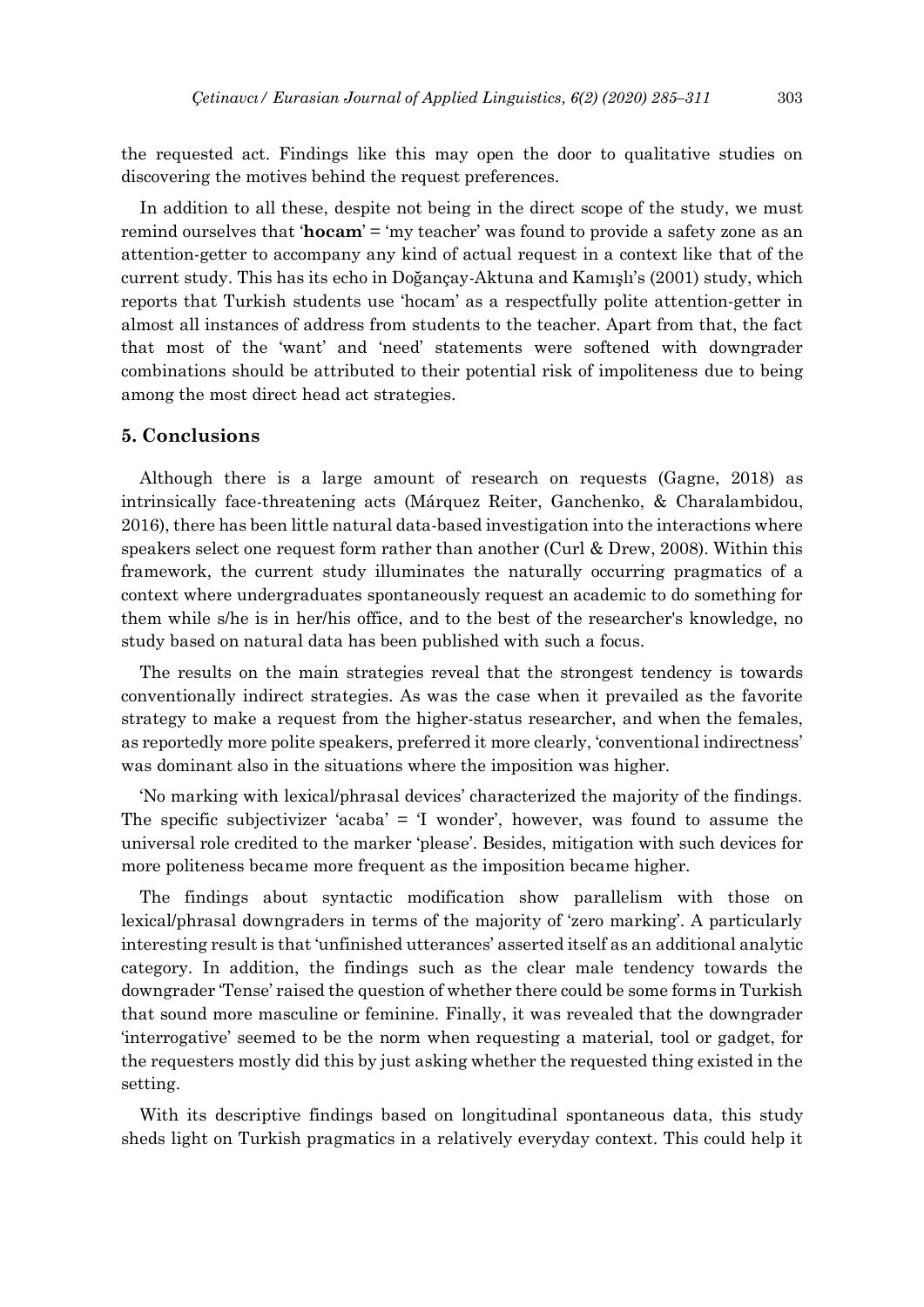serve both teachers and learners of Turkish when we consider the facts that while the number of international students at Turkish universities was around 55,000 in 2014, it was announced as 102,843 in 2018, and that teaching Turkish to speakers of other languages has been featuring prominently as a specialist field (Erişti, Polat, & Erdem, 2018) in parallel with the practice of teaching it as a heritage or community language (Otcu-Grillman, 2016). The study could prove useful for Turkish learners of EFL or any other language as well. If we compare its findings with elicited and/or natural data on how learners make requests in the target language in similar contexts, we could reveal the transfer effects from Turkish as their L1. In addition, if we produce DCT situations based on the ones that emerged in this study, it could contribute in the realm of Turkish pragmatics to the efforts for handling the validity concerns about DCTs, related to the extent to which elicited data can represent what people say in natural conversation.

A limitation of this study is that it addressed one specific situation. Besides, the data, which relied on the researcher's memory, did not enable analytic attention to be directed to the sequential and temporal organization of interaction so that the requests could be studied as situated and coordinated actions-in-interaction, the significance of which has been documented by the discursive turn in pragmatics. In this regard, natural data from a case like the one in this study could be gathered and examined by researchers in any language with better control of the situational operants by using a more sophisticated system of recording, which can pave the way for similar studies by even including variables such as external moves and other vocal and non-vocal linguistic and non-linguistic aspects of interactional conduct not amenable to ethnographic field notes (Kasper, 2006).

## **Acknowledgements**

An earlier version of this paper was presented at the V. Uluslararası Multidisipliner Çalışmaları Sempozyumu (ISMS) 2018 in Ankara.

## **The Conflict of Interest Statement**

In line with the statement of Committee on Publication Ethics (COPE), I hereby declare that we had no conflicting interests regarding any parties of this study.

#### **References**

Aitchison, J. (1992). *Linguistics*. London: Hodder & Stoughton.

- Aksan, M., & Mersinli, Ü. (2015). Retrieving and analyzing requestive forms: Evidence from the Turkish National Corpus. In S. Ruhi & Y. Aksan (Eds.), Exploring *(im)politeness in specialized and general corpora: converging methodologies and analytic procedures* (pp. 169- 215). Newcastle upon Tyne: Cambridge Scholars Publishing.
- Alemi, M., & Razzaghi, S. (2013). Politeness markers in English for business purposes textbook. *International Journal of Research Studies in Language Learning, 2*(4), 109-123. **<https://doi.org/10.5861/ijrsll.2012.191>**
- Aslan, S. (2005). Türkiye Türkçesinde sezdirmeye dayalı rica stratejileri. *Modern Türklük Araştırmaları Dergisi, 1*, 114-126.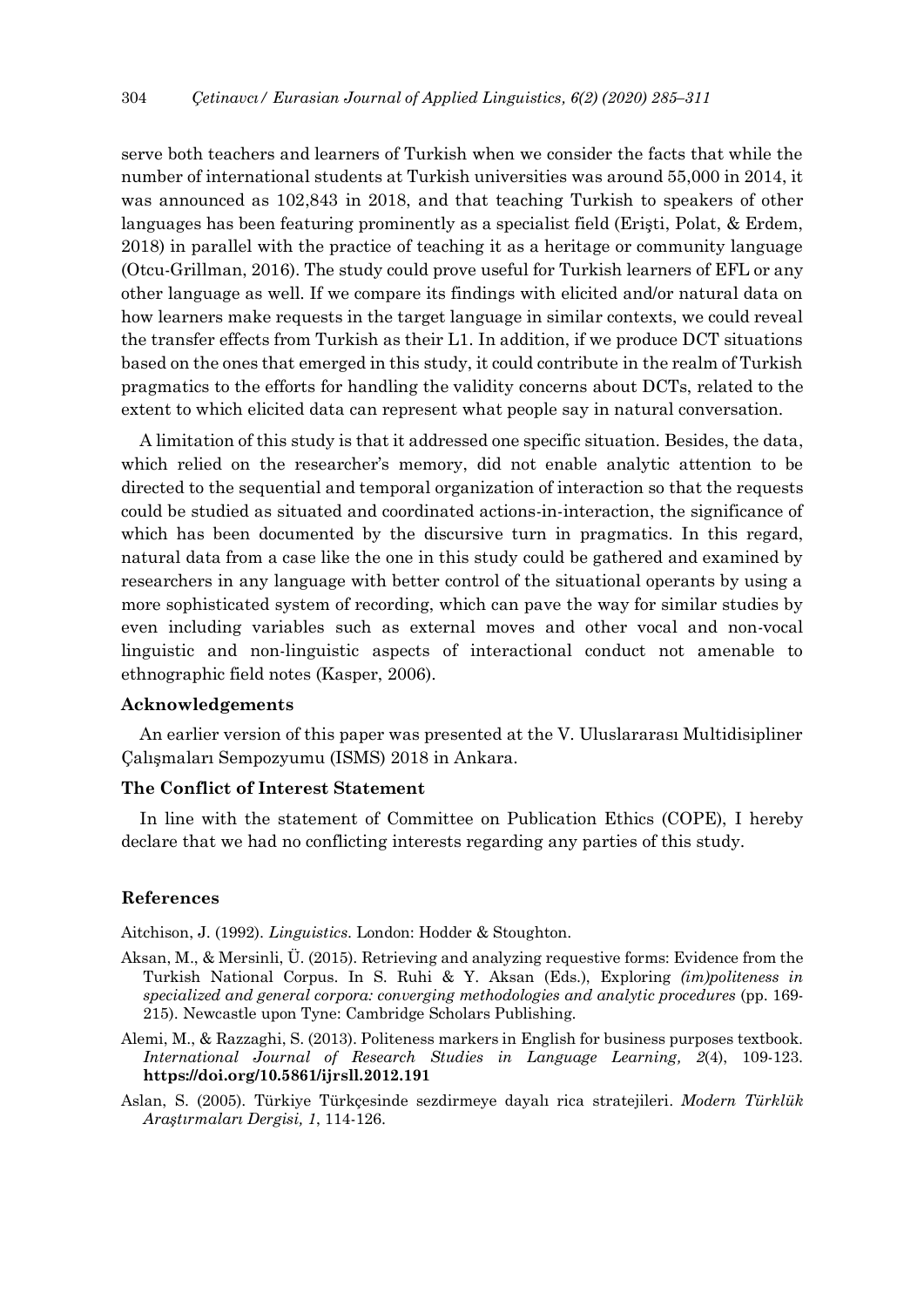- Bayyurt, Y., & Bayraktaroğlu, A. (2001). The use of pronouns and terms of address in Turkish service encounters. In A. Bayraktaroğlu & M. Sifianou (Eds.), *Linguistic politeness across boundaries. The case of Greek and Turkish* (pp. 209-240). Amsterdam: John Benjamins. **https://doi.org/10.1075/pbns.88.09bay**
- Beck, J. (2015). So What? What it means when people leave the word "so" dangling at the end of a sentence. Retrieved from https://www.theatlantic.com/technology/archive/20 15.
- Beebe, L., & Cumming, M. C. (1996). Natural speech act data versus written questionnaire data: How data collection method affects speech act performance. In S. Gass & J. Neu (Eds.), *Speech acts across cultures: Challenges to communication in a second language* (pp.65-86). New York: Mouton de Gruyter.
- Bella, S. (2012). Pragmatic development in a foreign language: A study of Greek FL requests. *Journal of Pragmatics, 44*(13), 1917-1947. **https://doi.org/10.1016/j.pragma.2012.08.014**
- Billmyer, K., & Varghese, M. (2000). Investigating instrument-based pragmatic variability: Effects of enhancing discourse completion tests. *Applied Linguistics, 21*(4), 517-552. **<https://doi.org/10.1093/applin/21.4.517>**
- Boyacı, A. (2011). Erasmus exchange students' comparative views on classroom management in Turkey and in their country (Anadolu University case). *Education and Science, 36*(159), 270- 282.
- Blum-Kulka, S. (1987). Indirectness and politeness in requests: Same or different? *Journal of Pragmatics, 11*(2), 131–146. **[https://doi.org/10.1016/0378-2166\(87\)90192-5](https://doi.org/10.1016/0378-2166(87)90192-5)**
- Blum-Kulka, S. (1989). Playing it safe: The role of conventionality and indirectness. In S. Blum-Kulka, J. House & G. Kasper (Eds.), *Cross-cultural pragmatics. Requests and apologies* (pp. 37-70). Norwood, NJ: Ablex.
- Blum-Kulka, S., & Olshtain, E. (1984). Requests and apologies: A cross-cultural study of speech act realization patterns (CCSARP). *Applied Linguistics, 5*(3), 196-213. **<https://doi.org/10.1093/applin/5.3.196>**
- Blum-Kulka, S., House, J., & Kasper, G. (1989). *Cross-cultural pragmatics: Requests and apologies*. Norwood, NJ: Ablex Publishing.
- Brown, P., & Levinson, S. C. (1987). *Politeness: Some universals in language use*. Cambridge: Cambridge University Press. **https://doi.org/10.1017/CBO9780511813085**
- Coates, J. (2015). *Women, men and language: A sociolinguistic account of gender differences in language.* London: Routledge. **https://doi.org/10.4324/9781315645612**
- Culpeper, J. (2011). *Impoliteness. Using language to cause offence*. Cambridge, England: Cambridge University Press.
- Curl, T. S., & Drew, P. (2008). Contingency and action: A comparison of two forms of requesting. *Research on Language and Social Interaction, 41*(2), 129-153. **https://doi.org/10.1080/08351810802028613**
- Doğançay-Aktuna, S., & Kamışlı, S. (2001). Linguistics of power and politeness in Turkish: Revelations from speech acts. In A. Bayraktaroğlu & M. Sifianou (Eds.), *Linguistic politeness across boundaries: The case of Greek and Turkish.* (pp. 75-104). Amsterdam: John Benjamins. **https://doi.org/10.1075/pbns.88.05dog**
- Economidou-Kogetsidis, M. (2013). Strategies, modification and perspective in native speakers' requests: A comparison of WDCT and naturally occurring requests. *Journal of Pragmatics, 53*, 21-38. **https://doi.org/10.1016/j.pragma.2013.03.014**
- Eckert, P., & McConnell-Ginet, S. (1995). Constructing meaning, constructing selves: Snapshots of language, gender and class from Belten High. In M. Bucholtz & K. Hall (Eds.), *Gender articulated: Language and the culturally constructed self* (pp. 469-507). London: Routledge.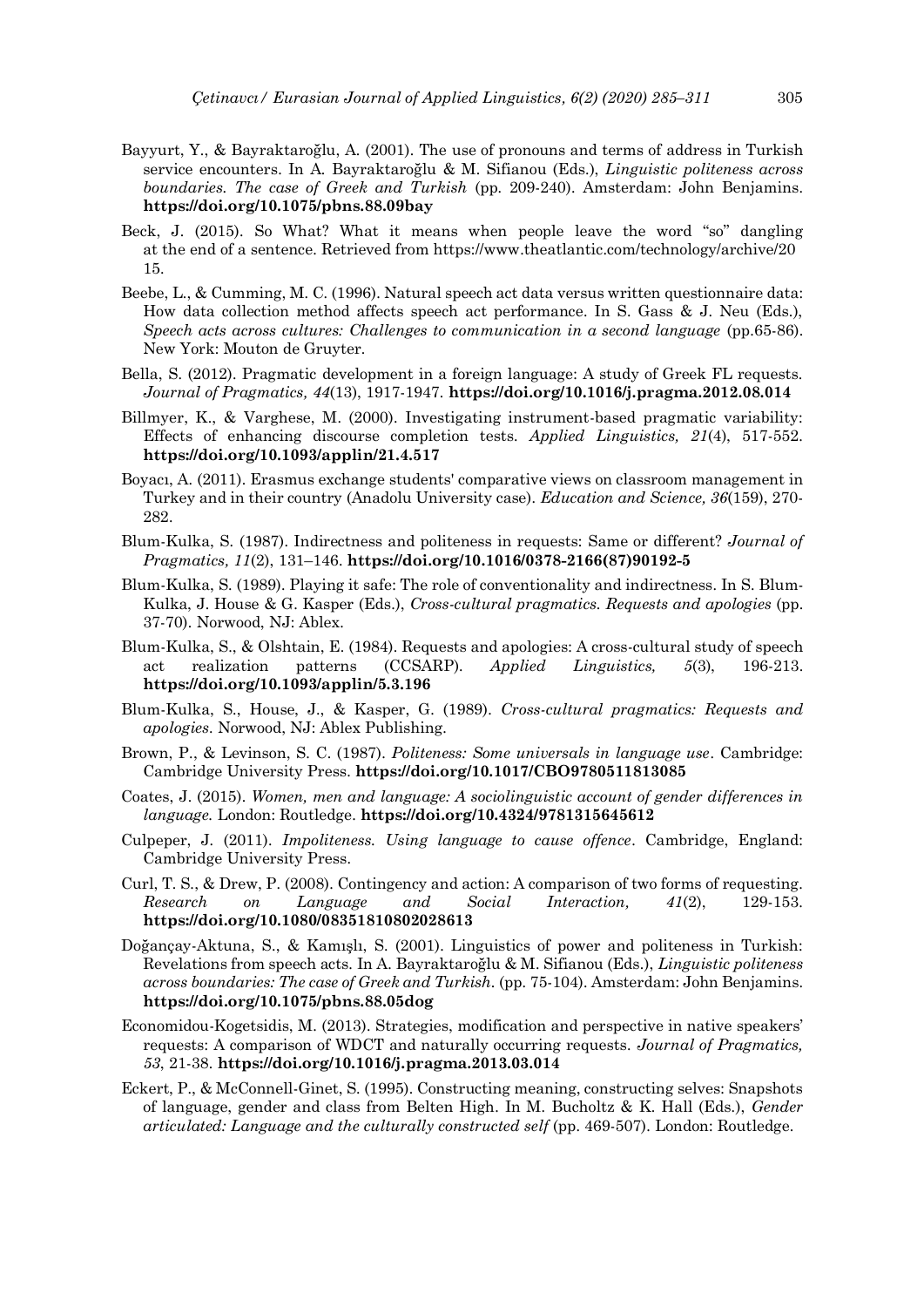- Erişti, B., Polat, M., & Erdem, C. (2018). Yükseköğretimde uluslararasılaşma: Uluslararası öğrencilerin bulunduğu sınıflarda ders veren öğretim elemanlarının öğretim sürecinde yaşadıkları sorunlar ve çözüm önerileri. *Journal of History Culture and Art Research, 7*(2), 352-375. **http://dx.doi.org/10.7596/taksad.v7i2.1539**
- Ervin-Tripp, S. M. (1996). Context in language. In D. I. Slobin, J. Gerhardt, A. Kyratzis, & J. Guo (Eds.), *Social interactions, social context, and language* (pp. 21-38). Hillsdale, NJ: Lawrence Erlbaum.
- Faerch, C., & Kasper, G. (1989). Internal and external modification in interlanguage request realization. In S. Blum-Kulka, J. House & G. Kasper (Eds.), *Cross-cultural pragmatics: Requests and apologies* (pp. 221-247). Norwood, NJ: Ablex.
- Félix-Brasdefer, J. C. (2010). Data collection methods in speech act performance: DCTs, role plays, and verbal reports. In A. Martínez-Flor & E. Usó-Juan (Eds.), *Speech act performance: Theoretical, empirical, and methodological issues* (pp. 41–56). Amsterdam: John Benjamins. **https://doi.org/10.1075/lllt.26.03fel**
- Flöck, I. (2016). *Requests in American and British English: A contrastive multi-method analysis.* Amsterdam: John Benjamins. **https://doi.org/10.1075/pbns.265**
- Gagne, C. (2018). Indirectness and entitlement in product requests in British service encounters. *Journal of Pragmatics, 133*, 1-14. **doi.org/10.1016/j.pragma.2018.05.015**
- Golato, A. (2005). *Compliments and compliment responses: Grammatical structure and sequential organization*. Amsterdam and Philadelphia, PA: John Benjamins. **https://doi.org/10.1075/sidag.15**
- González-Cruz, M. I. (2014). Request patterns by EFL Canarian Spanish students: Contrasting data by languages and research methods. *Intercultural Pragmatics, 11*(4), 547- 573. **https://doi:10.1515/ip-2014-0024**
- Göksel, A., & Kerslake, C. (2005). *Turkish: An essential grammar*. London: Routledge.
- Güney, S. (2015). *Sosyal psikoloji*. Ankara: Nobel Akademik Yayıncılık.
- Hayasi, T. (1998). Gender differences in modern Turkish discourse. *International Journal of the Sociology of Language, 129*(1), 117-126. **https://doi.org/10.1515/ijsl.1998.129.117**
- Hinkel, E. (1997). Appropriateness of advice: DCT and multiple-choice data. *Applied Linguistics, 18*(1), 1-26. **https://doi.org/10.1093/applin/18.1.1**
- Holmes, J. (1995). *Women, men and politeness*. London: Longman.
- Huddleston, R., & Pullum, G. K. (2002). *The Cambridge grammar of English language.*  Cambridge: Cambridge University Press.
- Huls, E. (1988). Politeness phenomena in the directives used by Turkish migrant families in the Netherlands. In S. Koç (Ed.), *Studies in Turkish linguistics* (pp. 1-25). Ankara: Middle East Technical University Press.
- Jalilifar, A. (2009). Request strategies: Cross-sectional study of Iranian EFL learners and Australian native speakers. *English Language Teaching, 2*(1), 46-61. **https://doi:10.5539/elt.v2n1p46**
- Karagöz, T., & İşisağ, K. U. (2019). An Investigation into the request realization patterns of Turkish ELT students. *Novitas-ROYAL (Research on Youth and Language), 13*(1), 84-102.
- Kasper, G. (1992). Pragmatic transfer. *Second Language Research, 8*(3), 203-231. **https://doi.org/10.1177/026765839200800303**
- Kasper, G., & Rose, K. R. (2002). *Pragmatic development in a second language*. Oxford: Blackwell.
- Kasper, G. (2006). Speech acts in interaction: Towards discursive pragmatics. In K. Bardovi-Harlig, C. Félix-Brasdefer, & A. Omar (Eds.), *Pragmatics and language learning, Vol. 11* (pp. 281-314). Honolulu: University of Hawai'i, National Foreign Language Resource Center.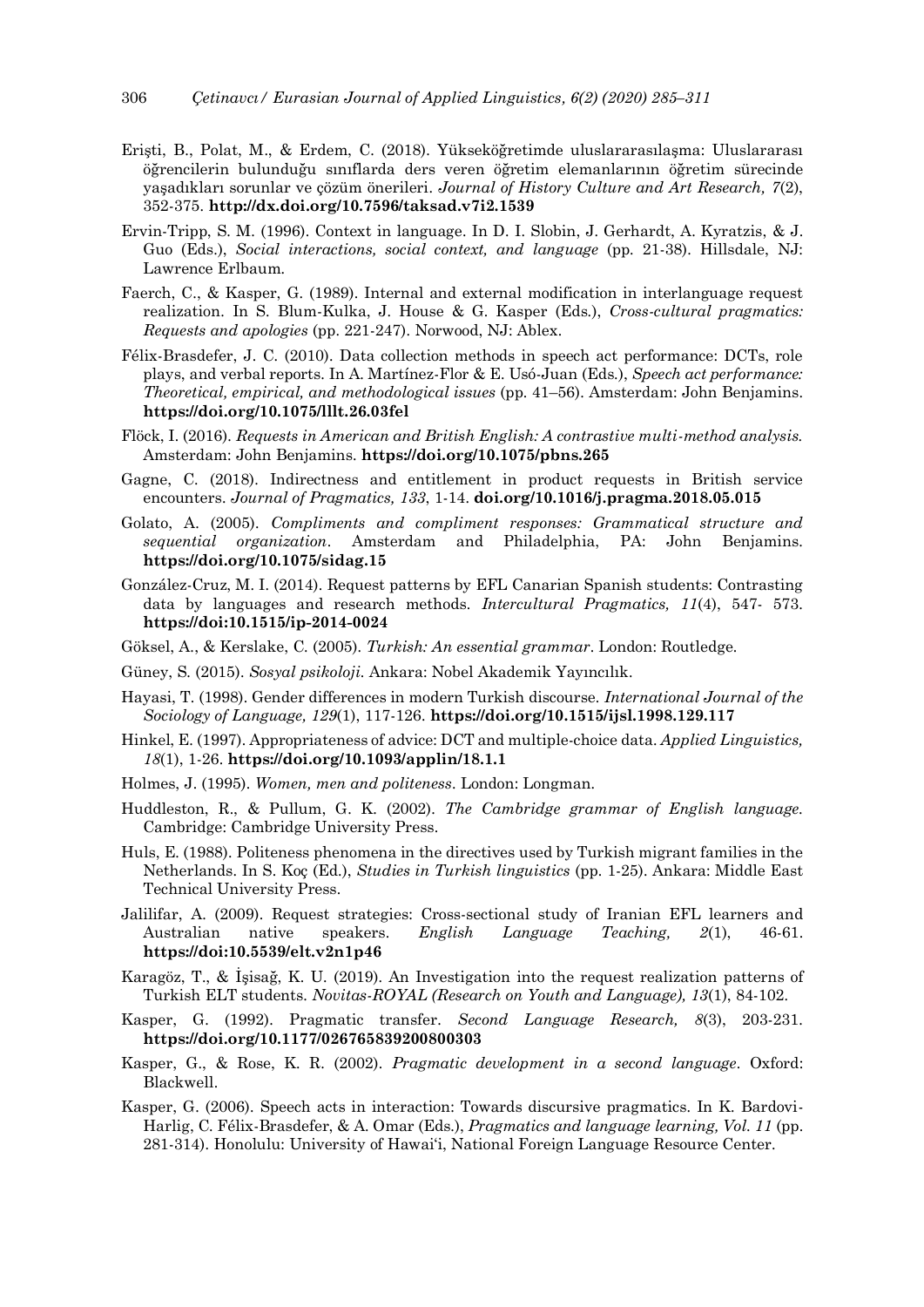- Ko, S., Eslami, Z. R., & Burlbaw, L. M. (2015). Investigating non-native English-speaking graduate students' pragmatic development in requestive emails. *International Journal of Society, Culture & Language, 3*(1), 1-15.
- Lakoff, R. (1975). *Language and woman's place*. New York: Harper and Row.
- Leech, G. (2011). Principles and applications of corpus linguistics. In V. Viana, S. Zyngier & G. Barnbrook (Eds.), *Perspectives on corpus linguistics* (pp. 155-170). Amsterdam/Philadelphia: John Benjamins.
- Leech, G.N., & Thomas, J. (1990). Language, meaning and context: Pragmatics. In N.E. Collinge (Ed.), *Encyclopedia of language* (pp. 173-206). London: Routledge.
- Márquez Reiter, R., Ganchenko, K., & Charalambidou, A. (2016). Requests and counters in Russian traffic police officer-citizen encounters. *Pragmatics and Society, 7*(4), 512-539. **https://doi.org/10.1075/ps.7.4.01mar**
- Martı, L. (2006). Indirectness and politeness in Turkish–German bilingual and Turkish monolingual requests. *Journal of Pragmatics, 38*(11), 1836-1869. **https://doi.org/10.1016/j.pragma.2005.05.009**
- Masuda, K. (2011). Acquiring interactional competence in a study abroad context: Japanese language learners' use of the interactional particle ne. *The Modern Language Journal*, *95*(4), 519-540. **https://doi.org/10.1111/j.1540-4781.2011.01256.x**
- Mills, S. (2003). *Gender and politeness*. Cambridge: Cambridge University Press.
- Norrick, N. R. (2009). Conjunctions in final position in everyday talk. In B. Fraser & K. Turner (Eds.), *Language in life, and a life in language: Jacob Mey - a festschrift* (pp. 319-328). Bingley: Emerald. **https://doi: 10.1163/9789004253209\_041**
- Otcu-Grillman, B. (2016). "Speak Turkish!" or not? Language choices, identities and relationship building within New York's Turkish community. *International Journal of the Sociology of Language, 237*, 161-181. **https://doi:10.1515/ijsl-2015-0040**
- Raymond, G. (2004). Prompting action: The stand-alone" so" in ordinary conversation. *Research on Language and Social Interaction, 37*(2), 185-218. **https://doi.org/10.1207/s15327973rlsi3702\_4**
- Ren, W. (2019). Pragmatic development of Chinese during study abroad: A cross-sectional study of learner requests. *Journal of Pragmatics, 146*, 137-149. **https://doi.org/10.1016/j.pragma.2019.01.017**
- Rintell, E., & Mitchell, C. (1989). Studying request and apologies: An inquiry into method. In S. Blum-Kulka, J. House & G. Kasper (Eds.), *Cross cultural pragmatics: Requests and apologies* (pp. 248-272). Norwood, NJ: Ablex.
- Schauer, G. (2009). *Interlanguage pragmatic development: The study abroad context.* London: Continuum.
- Shams, R., & Afghari, A. (2011). Effects of culture and gender in comprehension of speech acts of indirect requests. *English Language Teaching, 4*(4), 279-287. **http://dx.doi.org/10.5539/elt.v4n4p279**
- Sifianou, M. (1992). *Politeness phenomena in England and Greece: A cross-cultural perspective*. Oxford, UK: Clarendon Press.
- Spitz, A. (2005). *Power plays: The representation of mother-daughter disputes in contemporary plays by women. A study in discourse analysis*. (Unpublished Doctoral Dissertation). Universität des Saarlandes, Saarbrücken.
- Taguchi, N. (2018). Description and explanation of pragmatic development: Quantitative, qualitative, and mixed methods research. *System, 75*, 23-32. **https://doi.org/10.1016/j.system.2018.03.010**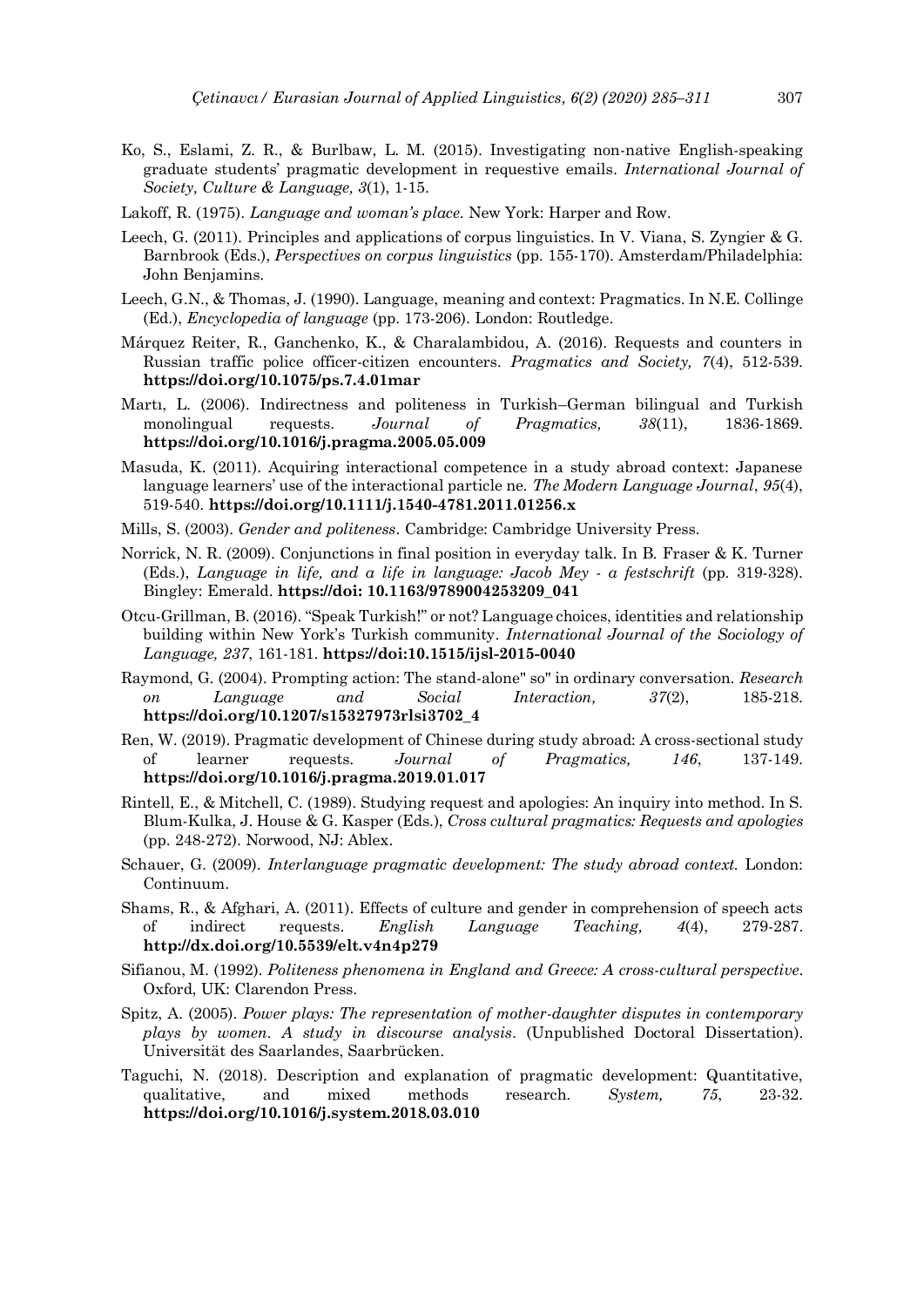- Vergis, N., & Terkourafi, M. (2015). The role of the speaker's emotional state in im/politeness assessments. *Journal of Language and Social Psychology, 34*(3), 316-342. **<https://doi.org/10.1177/0261927X14556817>**
- Weizman, E. (1989). Requestive hints. In S. Blum-Kulka, J. House & G. Kasper (Eds.), *Crosscultural pragmatics: Requests and apologies* (pp. 71–95). Norwood, NJ: Ablex.
- Will. (n.d.) In *Cambridge dictionary*. Retrieved April 15, 2020 from [https://dictionary.cambridg](https://dictionary.cambridge.org/grammar/british-grammar/modals-and-) [e.org/grammar/british-grammar/modals-and-](https://dictionary.cambridge.org/grammar/british-grammar/modals-and-) modality/will
- Yuan, Y. (2001). An inquiry into empirical pragmatics data-gathering methods: Written DCTs, oral DCTs, field notes, and natural conversations. *Journal of Pragmatics, 33*(2), 271-292. **https://doi.org/10.1016/S0378-2166(00)00031-X**
- Zeyrek, D. (2001). Politeness in Turkish and its linguistic manifestations. In A. Bayraktaroğlu & M. Sifianou (Eds.), *Linguistic politeness across boundaries. The case of Greek and Turkish* (pp. 43-73). Amsterdam: John Benjamins. **<https://doi.org/10.1075/pbns.88.04zey>**

| Level of Directness        | Request strategies                                         | Examples                                                                                                                                  |
|----------------------------|------------------------------------------------------------|-------------------------------------------------------------------------------------------------------------------------------------------|
| Most direct                | Imperative                                                 | İmzalayın lütfen. (Sign<br>please.)                                                                                                       |
|                            | Ellipsis                                                   | Kalem? (A pen?)                                                                                                                           |
|                            | Performative                                               | Bunu imzalatmaya<br>geldim. (I have come to<br>get this signed.)                                                                          |
|                            | Want statements                                            | Hoparlör isteyecektik.<br>(We were going to ask<br>for loudspeakers.)                                                                     |
|                            | Need statements                                            | Brown'un kitabı lazım<br>bana. (I need Brown's<br>book.)                                                                                  |
| Conventionally<br>indirect | Suggestory formulae                                        | Siz imzalasanız? (What if<br>you sign $[it]$ ?                                                                                            |
|                            | Query preparatory<br>(ability, willingness,<br>permission) | Soruları yazıp size versek<br>cevaplar misiniz? (Would<br>you answer the questions<br>if we wrote [them] down<br>and gave [them] to you?) |
| Non-conventionally         | Hints                                                      | simdi konustum<br>Ben                                                                                                                     |
| Indirect                   |                                                            | hocayla da, yoldaymış.<br>Bunu (dosyayı) buraya<br>bırakmamı söyledi.                                                                     |
|                            |                                                            | (I have just talked to<br>teacher, she is on the<br>road. She has told me to<br>leave this [the file] here.)                              |

**Appendix A. Degree of requestive directness -- coding categories**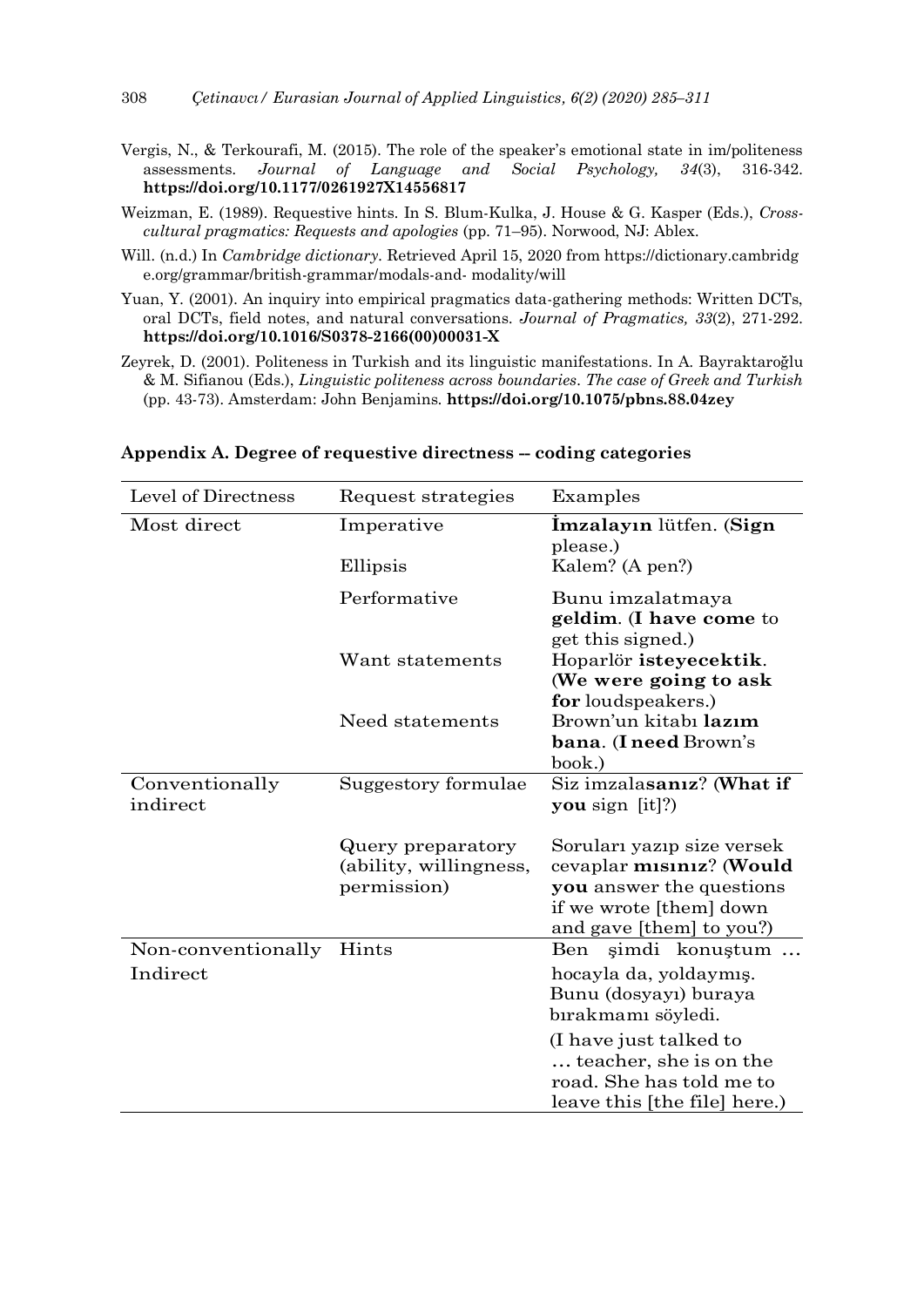| Downgraders                       | Devices                                                                                                                                                                                                                                                                                                                                                                                                                                                |
|-----------------------------------|--------------------------------------------------------------------------------------------------------------------------------------------------------------------------------------------------------------------------------------------------------------------------------------------------------------------------------------------------------------------------------------------------------------------------------------------------------|
| Marker 'nolur'                    | Nolur! (I beg you!)                                                                                                                                                                                                                                                                                                                                                                                                                                    |
| Consultative Devices <sup>a</sup> | Hocam otomasyondan kontenjanlara bi                                                                                                                                                                                                                                                                                                                                                                                                                    |
|                                   | baksak olur mu? (Teacher is it OK if / would<br>it be OK if / is it all right if we have a look at<br>the quotas via the automation system?) <i>[During</i><br>the course enrolment period, this student asked the<br>researcher as the academic advisor to allow him to<br>look at the free course quotas via the Student<br>Affairs Information System on the office PC, for the<br>Internet connection on his mobile phone had<br>proved too slow.] |
| Downtoners <sup>b</sup>           | Müsaadenizle ben 18.45 gibi çıkabilir<br>miyim? (Can I leave at about 18.45 with your<br>permission?)                                                                                                                                                                                                                                                                                                                                                  |
| Hedges <sup>c</sup>               | 2 saniyeliğine marker alabilir miyim?<br>(Can I take/borrow a marker for two seconds?)                                                                                                                                                                                                                                                                                                                                                                 |
| Subjectivizers <sup>d</sup>       | Daksiliniz var mi <b>acaba</b> ? (Do you have<br>correction fluid I wonder?)                                                                                                                                                                                                                                                                                                                                                                           |
| Appealers <sup>e</sup>            | Derse misafir kabul ediyorsunuz di mi?<br>(You accept guests into your classroom,<br>right/don't you?)                                                                                                                                                                                                                                                                                                                                                 |
| Time Intensifiers f               | Hemen bi şeye bakabilir miyim<br>otomasyonda? (Can I look right away at<br>something on the information system?)                                                                                                                                                                                                                                                                                                                                       |
| Possibility Seekers <sup>s</sup>  | Cevap anahtarina bakma                                                                                                                                                                                                                                                                                                                                                                                                                                 |
|                                   | sansımız var mı? (Do we / Would                                                                                                                                                                                                                                                                                                                                                                                                                        |
|                                   | we have the chance to see the answer                                                                                                                                                                                                                                                                                                                                                                                                                   |
|                                   | key?                                                                                                                                                                                                                                                                                                                                                                                                                                                   |
| Cajolers <sup>h</sup>             | Biliyorsunuz (ki)  /                                                                                                                                                                                                                                                                                                                                                                                                                                   |
|                                   | Görüyorsunuz (ki)  (You know                                                                                                                                                                                                                                                                                                                                                                                                                           |
|                                   | $(that)$ / You see $(that)$ )                                                                                                                                                                                                                                                                                                                                                                                                                          |

## **Appendix B. Internal modification: the classification scheme lexical/phrasal downgraders**

<sup>a</sup> 'Expressions by means of which the speaker seeks to involve the hearer directly bidding for cooperation' (Blum-Kulka et al.,1989, p. 283).

<sup>b</sup> Elements by means of which the speaker modulates the impact his/her utterance is likely to have on the hearer, achieving the modulation via devices signaling the possibility of non-compliance' (Blum-Kulka and Olshtain, 1984, p. 204).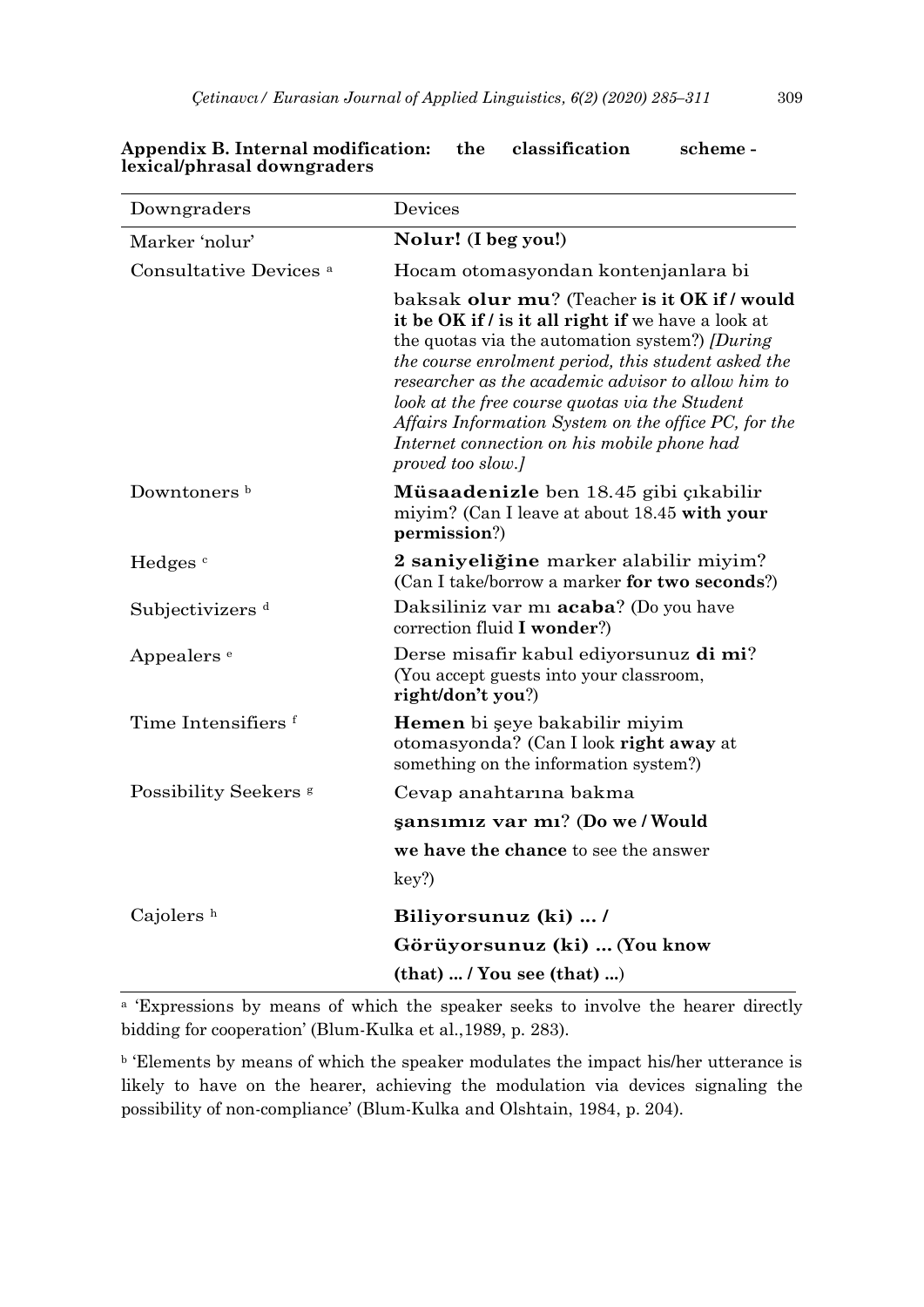c 'Adverbial modifiers by means of which the speaker underrepresents the state of affairs denoted in the proposition' (Blum-Kulka et al., 1989a, p. 283).

<sup>d</sup> Elements in which the speaker explicitly expresses his or her subjective opinion visà-vis the state of affairs referred to in the proposition, thus lowering the assertive force of the request' (Blum-Kulka et al.,1989, p. 284).

e 'Addressee-oriented elements occurring in a syntactically final position. They may signal turn-availability and are used by the speaker whenever he or she wishes to appeal to his or her hearer's benevolent understanding' (Blum-Kulka et al., 1989, p. 285).

f 'Elements employed to emphasize the temporal aspect of the speaker's request' (Schauer, 2009, p. 91). In a similar way to the approach in Flöck (2016), this kind of device was added from Schauer (2009) for the purposes of the present study, as it cannot be found in the adopted coding schemes.

<sup>g</sup> As done by Flöck (2016), specifically about the mitigating modification that can be called 'Questioning possibility', the need was felt to introduce this kind of device for the purposes of the current study as it cannot be found in the adopted coding schemes. ('…  $\text{gamma}(iz)$  var m<sub>1</sub>?' = 'Do/Would I/we have the chance to ...?), which is a relatively frequent chunk in Turkish, could be a representative example of this category.

 $h$  'Conventionalized, addressee-oriented modifiers whose function is to make things clearer for the addressee and invite him/her to metaphorically participate in the speech act' (Sifianou, 1992, p. 180). None of the participants used these in this study.

| Downgraders           | Examples                                                                                                             |
|-----------------------|----------------------------------------------------------------------------------------------------------------------|
| Conditional<br>Clause | Persembe ikinci öğretimlerle dersinize girsem sorun<br>olur $mu$ ? (Is it OK if I attend your class with the evening |
|                       | education students on Thursday?)                                                                                     |
| Tense                 | Bi imzanizi alacaktim ama (I was going to get your<br>signature, but $a)$                                            |
| Interrogative         | Imzalar <b>misiniz</b> ? (Will you sign [it/this]? b)                                                                |
| Unfinished            | Bize şöyle bir 'rod' lazım(dı) <b>ama / da </b> (We need[ed] a<br>rod like this, but $\circ$ )                       |
| Conditional           | Bu haftalık başka bir sınıfınızla derse girmek                                                                       |
| Structure             | isterdim. (I would like to attend a different class of yours                                                         |
|                       | for this week.) [This is a hypothetical example, as none of the                                                      |
|                       | participants used this downgrader in the present study.                                                              |
| Aspect                | Bu haftalık başka bir sınıfınızla derse girip                                                                        |
|                       | giremeyeceğimi <b>merak ediyordum</b> .                                                                              |
|                       | (I was wondering if I could attend a different class of yours                                                        |
|                       | for this week.) [This is a hypothetical example, as none of the                                                      |

| Appendix C. Internal          | modification: | the classification | scheme |
|-------------------------------|---------------|--------------------|--------|
| – lexical/phrasal downgraders |               |                    |        |